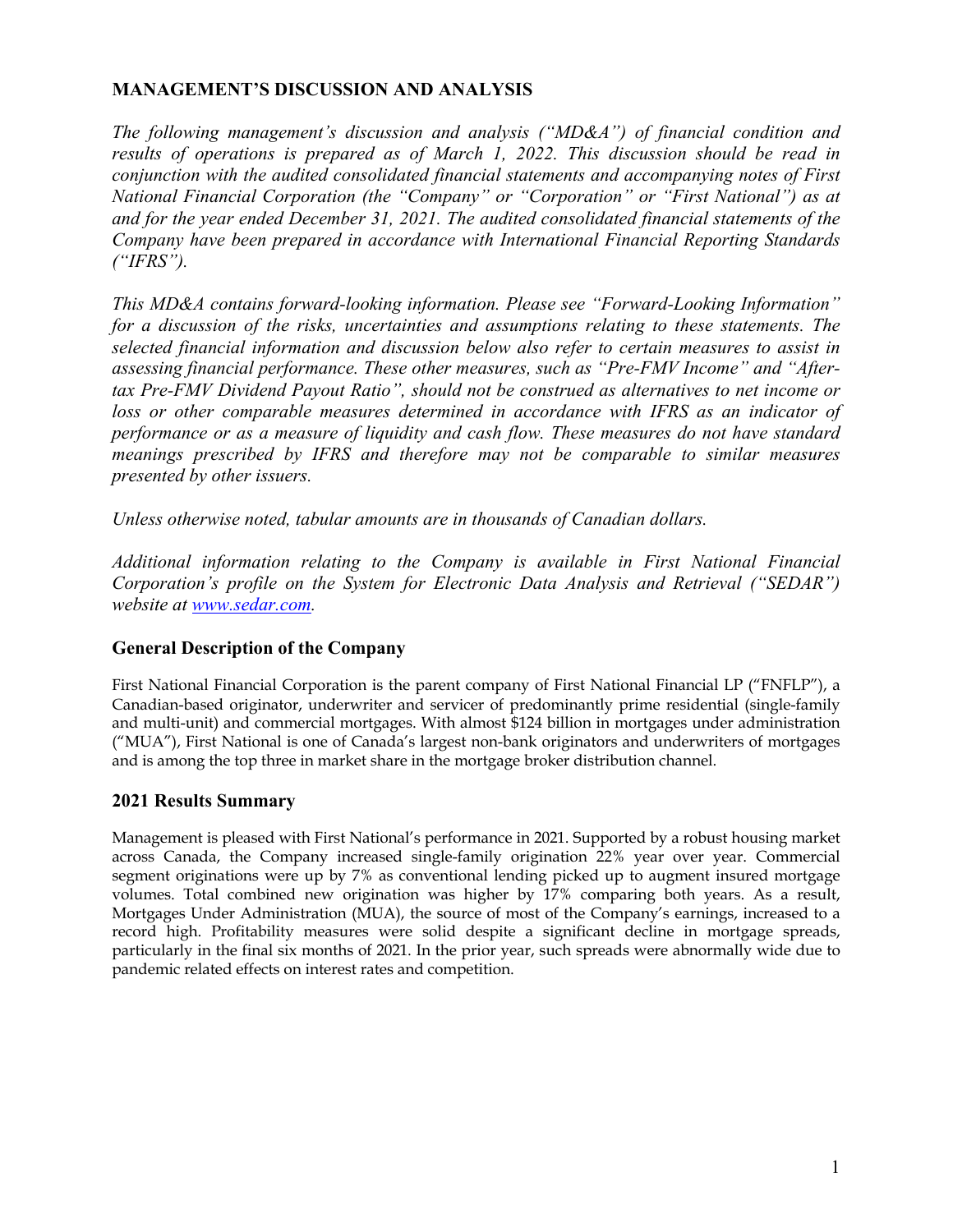The following summarizes the performance of the Company's significant metrics:

- MUA grew to \$123.9 billion at December 31, 2021 from \$118.7 billion at December 31, 2020, an increase of 4%; the growth from September 30, 2021, when MUA was \$122.3 billion, was 5% on an annualized basis.
- Total new single-family mortgage origination was \$23.4 billion in 2021 compared to \$19.2 billion in 2020, an increase of 22%. The Company attributes this to a robust real estate market and a strong market share in the mortgage broker distribution channel which is the result of the Company's longtime broker relationships built on good service, competitive products and effective technology. Commercial segment origination of \$9.7 billion was 7% higher than the \$9.1 billion originated in 2020. Total new origination increased by 17% in 2021 compared to 2020.
- The Company took advantage of available opportunities in the year to renew over \$6.3 billion of single-family mortgages (\$6.7 billion a year ago). For the commercial segment, renewals were higher by 35% (\$2.7 billion compared to \$2.0 billion a year ago). The Company believes the lower singlefamily results are the result of some borrowers choosing to refinance to take advantage of low mortgage rates which reduces its opportunities.
- Revenue for 2021 increased by 1% to \$1.39 billion from \$1.38 billion in 2020. This change was the result of higher gains related to changes in fair market value of financial instruments. Largely because of the financial disruption experienced at the start of the pandemic, the Company incurred losses on holding financial instruments related to interest rate hedging of \$67 million. In 2021 there were gains of \$5.8 million. Lower revenue was also evident in placement transactions. This was the result of mortgage spread compression between 2021 and 2020. Commercial placement fees, in particular, were lower due to a change in funding mix. With a greater proportion of insured mortgages being allocated for securitization, the Company sacrificed placement fees in 2021 for future net securitization margin.
- Income before income taxes was \$263.8 million in compared to \$258.7 million in 2020. The increase reflected the result of changing capital market conditions in the comparative years. Excluding gains and losses related to financial instruments, the Company's earnings before income taxes and gains and losses on financial instruments ("Pre-FMV Income") (1) for 2021 decreased by 20% to \$257.3 million from \$323.0 million in 2020. This change was largely the result of a return to pre-pandemic spread environment and shifts in the commercial segment's product mix and resulting funding strategy to allocate more origination volume to securitization as opposed to institutional placement. Generally, the increase in commercial origination volume was for uninsured products which is less profitable than insured origination. Together with increased borrower preference for shorter-term insured mortgages, per unit placement fee revenue for the commercial segment was lower than in 2020.

In the fourth quarter of 2021, the Company's Board of Directors announced a special common share dividend in the amount of \$1.25 per share, which was paid on December 15, 2021 to shareholders of record on November 30, 2021. This payment reflected the Board's determination that the Company generated excess capital in the past year and that the capital needed for near-term growth could be generated from current operations. As a result of an increase in the Company's monthly common share dividend in June 2021 – to an annualized rate of \$2.35 per share – and this special dividend, First National declared a record \$210.9 million in common share dividends in 2021.

<sup>(1)</sup> This non-IFRS measure adjusts income before income taxes by eliminating the impact of changes in fair value by adding back losses on the valuation of financial instruments (except those on mortgage investments) and deducting gains on the valuation of financial instruments. See Key Performance Indicators section in this MD&A.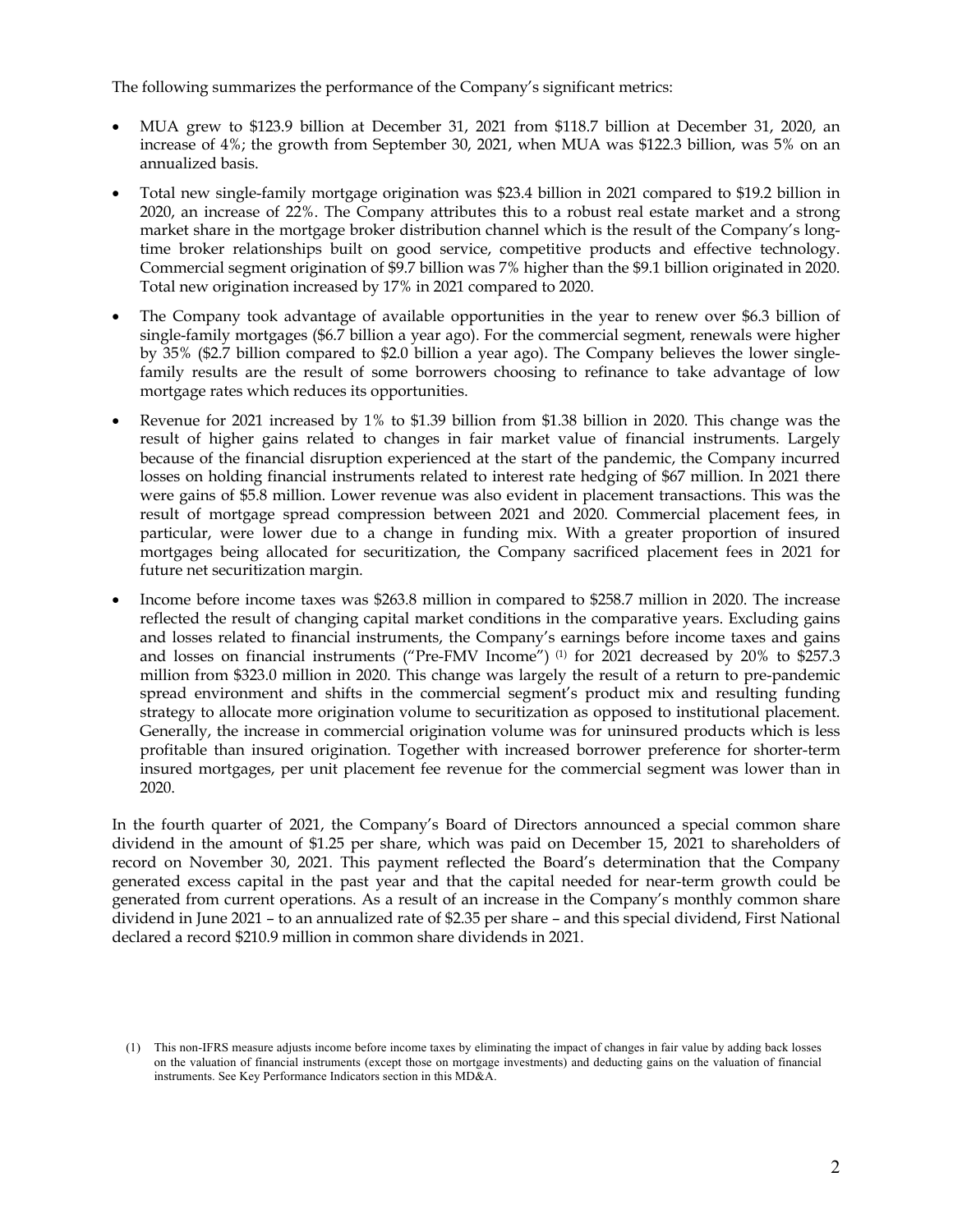# **Selected Quarterly Information**

# *Quarterly Results of First National Financial Corporation*

(\$000s, except per share amounts)

|                | Revenue   | <b>Net Income (loss)</b><br>for the Period | <b>Pre-FMV</b><br>Income for the<br>Period $(1)$ | <b>Net Income</b><br>(loss) per<br>Common<br><b>Share</b> | <b>Total Assets</b> |
|----------------|-----------|--------------------------------------------|--------------------------------------------------|-----------------------------------------------------------|---------------------|
| 2021           |           |                                            |                                                  |                                                           |                     |
| Fourth quarter | \$339,292 | \$41,971                                   | \$57,045                                         | \$0.69                                                    | \$42,274,158        |
| Third quarter  | \$353,704 | \$47,614                                   | \$64,867                                         | \$0.78                                                    | \$40,763,169        |
| Second quarter | \$365,118 | \$52,401                                   | \$71,218                                         | \$0.86                                                    | \$41,727,249        |
| First quarter  | \$336,492 | \$52,575                                   | \$64,146                                         | \$0.87                                                    | \$40,586,601        |
| 2020           |           |                                            |                                                  |                                                           |                     |
| Fourth quarter | \$387,303 | \$69,123                                   | \$94,937                                         | \$1.13                                                    | \$39,488,527        |
| Third quarter  | \$373,760 | \$72,517                                   | \$99,644                                         | \$1.20                                                    | \$38,314,904        |
| Second quarter | \$344,581 | \$50,844                                   | \$75,506                                         | \$0.84                                                    | \$39,040,298        |
| First quarter  | \$274,650 | $(\$2,255)$                                | \$52,921                                         | $(\$0.05)$                                                | \$39,203,792        |

(1) This non-IFRS measure adjusts income before income taxes by eliminating the impact of changes in fair value by adding back losses on the valuation of financial instruments (except those on mortgage investments) and deducting gains on the valuation of financial instruments. See Key Performance Indicators section in this MD&A and reconciliation below.

*Reconciliation of Quarterly Determination of Pre-FMV Income*

(\$000s, except per share amounts)

|                | Income (loss)<br><b>before</b><br>income tax<br>for the Period | Add/ deduct<br><b>Realized and</b><br>unrealized<br>losses (gains) | Deduct (losses), add<br>gains related to<br>mortgage and loan<br>investments | <b>Pre-FMV</b><br>Income for<br>the Period |  |
|----------------|----------------------------------------------------------------|--------------------------------------------------------------------|------------------------------------------------------------------------------|--------------------------------------------|--|
| 2021           |                                                                |                                                                    |                                                                              |                                            |  |
| Fourth quarter | \$57,111                                                       | \$71                                                               | (\$137)                                                                      | \$57,045                                   |  |
| Third quarter  | \$65,134                                                       | \$383                                                              | $(\$650)$                                                                    | \$64,867                                   |  |
| Second quarter | \$70,101                                                       | \$1,217                                                            | $(\$100)$                                                                    | \$71,218                                   |  |
| First quarter  | \$71,475                                                       | $(\$7,486)$                                                        | \$157                                                                        | \$64,146                                   |  |
| 2020           |                                                                |                                                                    |                                                                              |                                            |  |
| Fourth quarter | \$94,273                                                       | $(\$260)$                                                          | \$924                                                                        | \$94,937                                   |  |
| Third quarter  | \$98,767                                                       | \$1,477                                                            | $(\$600)$                                                                    | \$99,644                                   |  |
| Second quarter | \$68,944                                                       | \$7,562                                                            | $(\$1,000)$                                                                  | \$75,506                                   |  |
| First quarter  | $(\$3,255)$                                                    | \$58,576                                                           | $(\$2,400)$                                                                  | \$52,921                                   |  |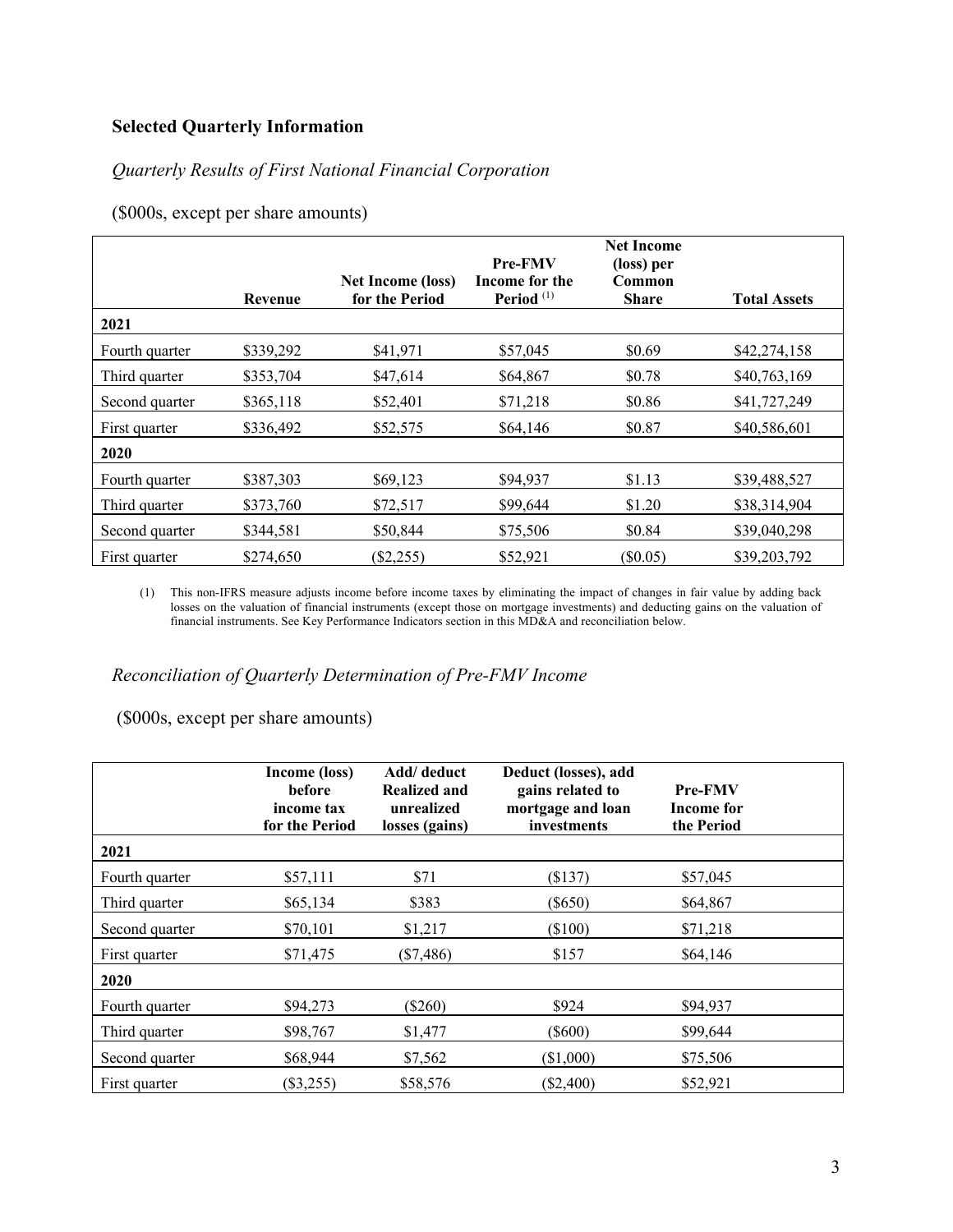With First National's large portfolio of mortgages pledged under securitization, quarterly revenue is driven primarily by the gross interest earned on the mortgages pledged under securitization. The gross interest on the mortgage portfolio is dependent both on the size of the portfolio of mortgages pledged under securitization, as well as mortgage rates. Recently MUA has increased, and revenue followed. Net income is partially dependent on conditions in bond markets, which affect the value of gains and losses on financial instruments arising from the Company's interest rate hedging program. Accordingly, the movement of this measurement between quarters is related to factors external to the Company's core business. By removing this volatility and analyzing Pre-FMV Income, management believes a more appropriate measurement of the Company's performance can be assessed.

In the past eight quarters, the Company experienced a relatively volatile economic environment. In 2019, the economic outlook was positive and there was a surplus of liquidity for investment in financial assets. This bred a competitive marketplace but one in which mortgage funding spreads were relatively steady and the Company earned consistent revenue and net income. 2020 began slowly and volumes were not particularly strong. COVID-19-related financial turmoil at the end of 2020's first quarter created large losses on financial instruments and the Company reported a small loss. In the final three quarters of 2020, the Company benefited from both its business model which does not rely on face-to-face interactions and abnormally wide mortgage spreads. The spreads were the result of the aftermath of the COVID-19 related financial crisis that began at the end of the 2020 first quarter. These spreads were the basis for growth in Pre-FMV Income in the last three quarters of 2020. To start 2021, net income remained steady as financial markets stabilized and the Company earned income from higher origination volumes and wider spreads locked in its securitization portfolio. Competition accelerated in mid 2021 on signs of an improving economy and a risk-on environment and, over the past six months, spreads returned to prepandemic levels. The ensuing spread tightening reduced profitability for the Company in the third and fourth quarter of 2021 compared to periods of exceptional profitability in 2020.

### **Outstanding Securities of the Corporation**

At December 31, 2021, and March 1, 2022, the Corporation had 59,967,429 common shares; 2,984,835 Class A preference shares, Series 1; 1,015,165 Class A preference shares, Series 2; 200,000 November 2024 senior unsecured notes; and 200,000 November 2025 senior unsecured notes outstanding.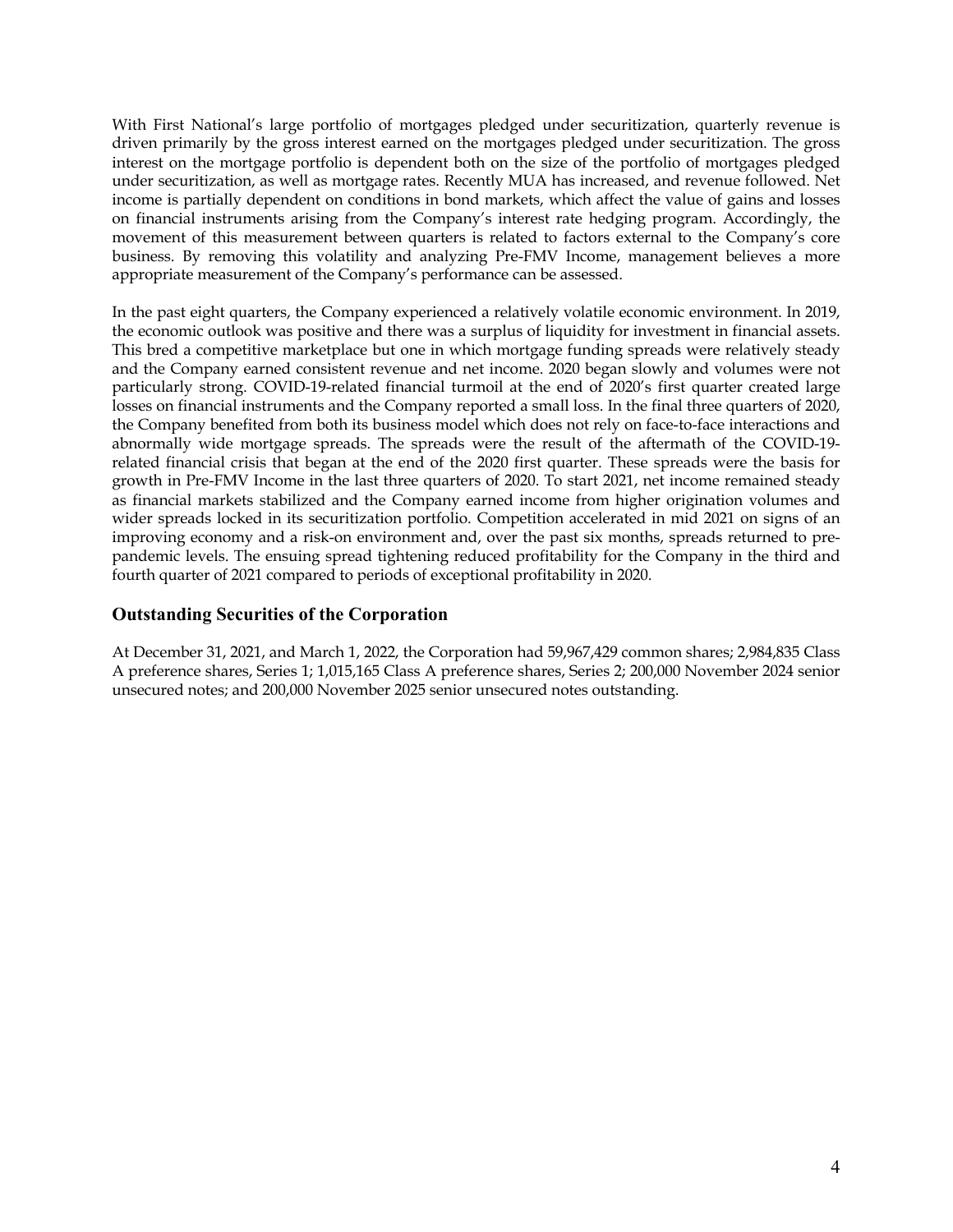## **Selected Annual Financial Information and Reconciliation to Pre-FMV Income(1)**

|                                                          | 2021       | 2020       | 2019       |
|----------------------------------------------------------|------------|------------|------------|
| For the Year Ended December 31,                          |            |            |            |
| Income Statement Highlights                              |            |            |            |
| Revenue                                                  | 1,394,606  | 1,380,294  | 1,326,523  |
| Interest expense – securitized mortgages                 | (630, 279) | (708, 162) | (739, 071) |
| Brokerage fees                                           | (201, 786) | (159,018)  | (102, 596) |
| Salaries, interest and other operating expenses          | (298, 720) | (254, 385) | (243, 143) |
| Add (deduct): realized and unrealized losses (gains) on  |            |            |            |
| financial instruments                                    | (5,815)    | 67,355     | 9,655      |
| Deduct: unrealized losses regarding mortgage investments | (730)      | (3,076)    | (4,300)    |
| $Pre$ -FMV Income $(1)$                                  | 257,276    | 323,008    | 247,068    |
| Add (deduct): realized and unrealized gains (losses) on  |            |            |            |
| financial instruments excluding those on mortgage        |            |            |            |
| investments                                              | 6,545      | (64,279)   | (5,355)    |
| Provision for income taxes                               | (69,260)   | (68,500)   | (64, 500)  |
| Net income                                               | 194,561    | 190,229    | 177,213    |
| Common share dividends declared                          | 210,885    | 148,419    | 144,421    |
| Per Share Highlights                                     |            |            |            |
| Net income per common share                              | 3.20       | 3.12       | 2.90       |
| Dividends per common share                               | 3.52       | 2.47       | 2.41       |
| <b>At Year End</b>                                       |            |            |            |
| <b>Balance Sheet Highlights</b>                          |            |            |            |
| Total assets                                             | 42,274,158 | 39,488,527 | 37,685,593 |
| Total long-term financial liabilities                    | 398,888    | 398,554    | 374,025    |

(\$000s, except per share amounts)

Notes:

(1) Pre-FMV Income is not a recognized earnings measure under IFRS and does not have a standardized meaning prescribed by IFRS. Therefore, Pre-FMV Income may not be comparable to similar measures presented by other issuers. Investors are cautioned that Pre-FMV Income should not be construed as an alternative to net income or loss determined in accordance with IFRS as an indicator of the Company's performance or as an alternative to cash flows from operating, investing and financing activities as a measure of liquidity and cash flows. The figures for 2019 have been restated to conform to the 2021 and 2020 presentation.

## **Vision and Strategy**

The Company provides mortgage financing solutions to the residential and commercial mortgage markets in Canada. By offering a full range of mortgage products, with a focus on customer service and superior technology, the Company believes that it is a leading non-bank mortgage lender. The Company intends to continue leveraging these strengths to lead the non-bank mortgage lending industry in Canada, while appropriately managing risk. The Company's strategy is built on four cornerstones: providing a full range of mortgage solutions for Canadian single-family and commercial customers; growing assets under administration; employing technology to enhance business processes and service to mortgage brokers and borrowers; and maintaining a conservative risk profile. An important element of the Company's strategy is its direct relationship with the mortgage borrower. The Company is considered by most of its borrowers as the mortgage lender. This is a critical distinction. It allows the Company to communicate with each borrower directly throughout the term of the related mortgage. Through this relationship, the Company can negotiate new transactions and pursue marketing initiatives. Management believes this strategy will provide long-term profitability and sustainable brand recognition for the Company.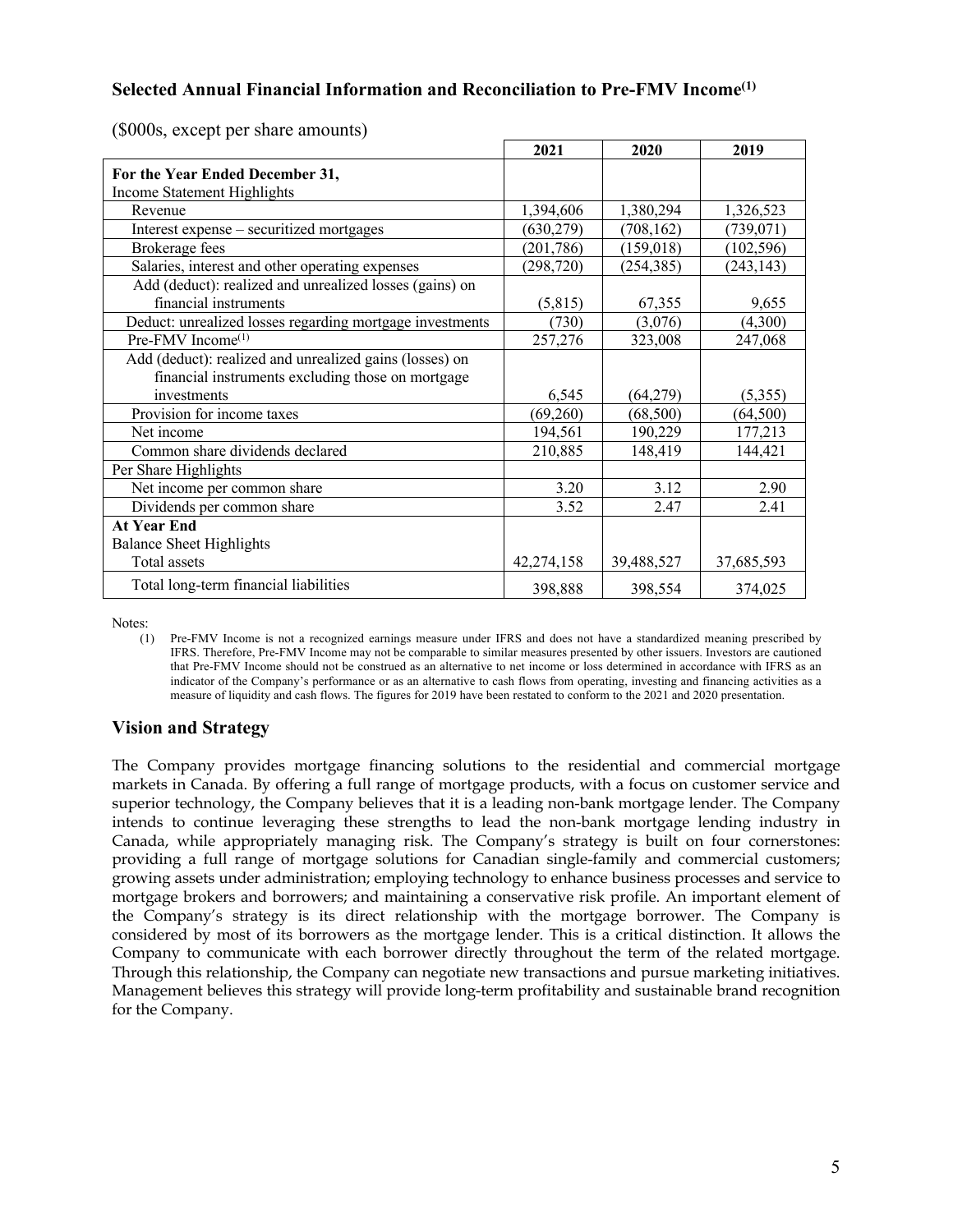# **Key Performance Drivers**

The Company's success is driven by the following factors:

- *G*rowth in the portfolio of mortgages under administration;
- Growth in the origination of mortgages;
- Raising capital for operations; and
- Employing innovative securitization transactions to minimize funding costs.

## **Growth in Portfolio of Mortgages under Administration**

Management considers the growth in MUA to be a key element of the Company's performance. The portfolio grows in two ways: through mortgages originated by the Company and through third-party mortgage servicing contracts. Mortgage originations not only drive revenues from placement and interest from securitized mortgages, but perhaps more importantly, create longer-term value from servicing rights, renewals and the growth of the customer base for marketing initiatives. As at December 31, 2021, MUA totalled \$123.9 billion, up from \$118.7 billion at December 31, 2020, an increase of 4%. The growth of MUA in the fourth quarter of 2021, was 5% on an annualized basis.

## **Growth in Origination of Mortgages**

### *Direct Origination by the Company*

The origination of mortgages not only drives the growth of MUA as described above, but leverages the Company's origination platform, which has a large fixed-cost component. As more mortgages are originated, the marginal costs of underwriting decrease. Increased origination satisfies demand from its institutional customers and produces volume for the Company's own securitization programs. In 2021, the Company's single-family origination increased. The Company believes this is the result of its strong broker relationship and technology, which have both been significant benefits in the pandemic period. Generally, the Company's business practices do not rely on face-to-face interactions. Together with a lower interest rate environment, the Company's single-family origination grew by 22% in 2021 compared to 2020. The commercial segment had a strong year. Total commercial volumes increased by 7% to \$9.7 billion compared to \$9.1 billion in 2020. Together, overall new origination for 2021 increased 17% year over year.

#### *Third-Party Mortgage Underwriting and Fulfilment Processing Services*

In 2015, the Company launched its third-party underwriting and fulfilment processing services business with a large Canadian schedule I bank ("Bank"). This business is designed to adjudicate mortgages originated by the Bank through the single-family residential mortgage broker channel. First National employs a customized software solution based on its industry-leading MERLIN technology to accept mortgage applications from the Bank in the mortgage broker channel and underwrite these mortgages in accordance with the Bank's underwriting guidelines. The Bank funds all the mortgages underwritten under the agreement and retains full responsibility for mortgage servicing and the client relationship. Management considers the agreement a way to leverage the capabilities and strengths of First National in the mortgage broker channel and add some diversity to the Company's service offerings. In late 2019, the Company entered into a similar agreement with another Canadian bank.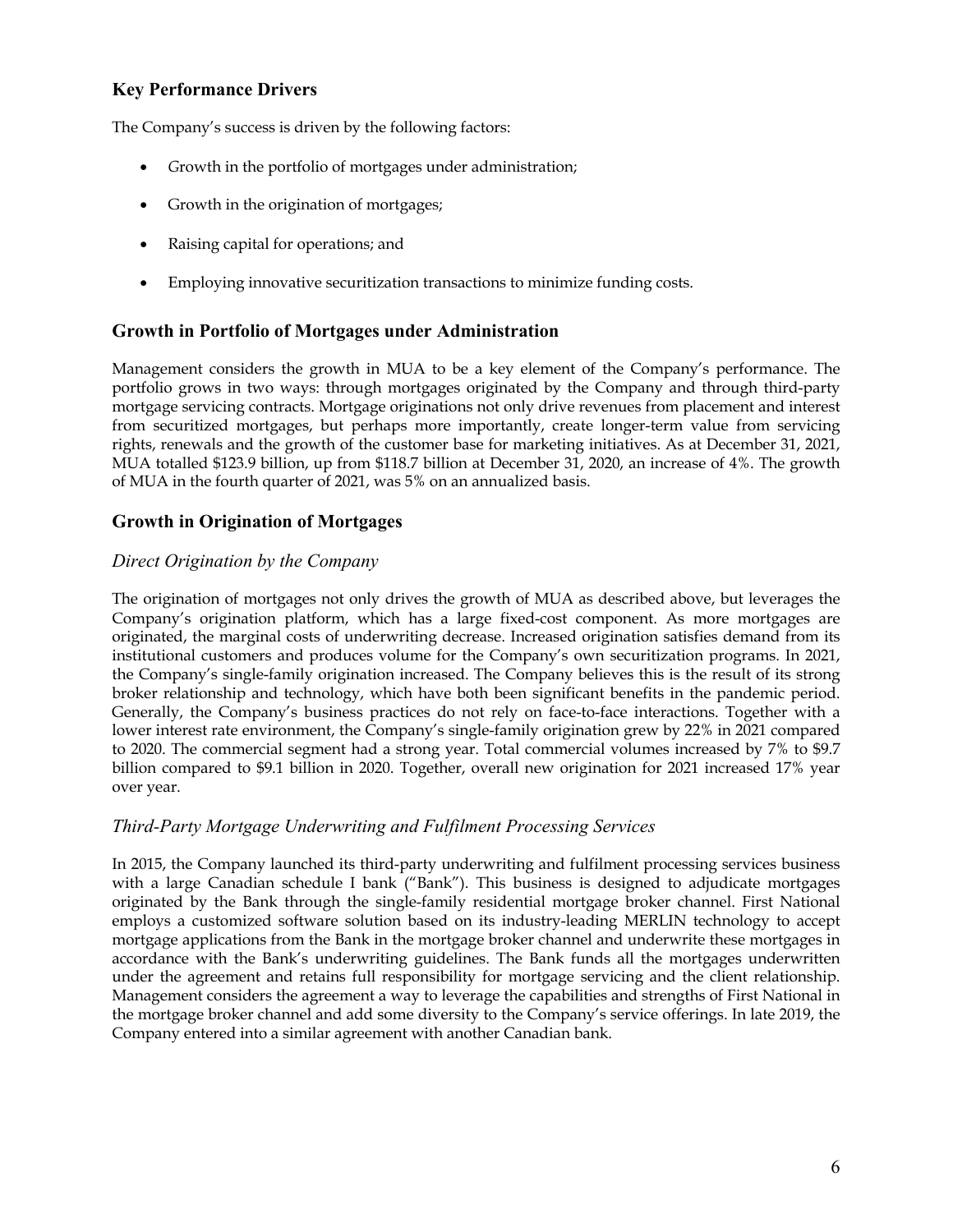## *Excalibur Mortgage Products*

The Company originates alternative single-family ("Excalibur") mortgage products. Alternative lending describes single-family residential mortgages that are originated using broader underwriting criteria than those applied in originating prime mortgages. These mortgages generally have higher interest rates than prime mortgages. First National's relationships with mortgage brokers and its underwriting systems allow for cost effective origination of significant volumes. The product is originated primarily for placement with institutional investors, but beginning in April 2019, the Company finalized an agreement with a bank-sponsored securitization conduit to fund a portion of the Excalibur origination. In early 2020, an agreement was entered into with another bank-sponsored conduit to provide additional funding for this product. The Excalibur relaunch was rolled out gradually, beginning in Ontario. Currently the program originates the majority of its mortgages in Ontario with a small but growing amount in Western Canada.

# **Raising Capital for Operations**

### *Bank Credit Facility*

The Company has a \$1.5 billion revolving line of credit with a syndicate of banks. This facility enables the Company to fund the large amounts of mortgages accumulated for securitization. In second quarter of 2021, the Company extended the term of the facility by two years to March 2026 and increased the commitment amount by \$250 million. The facility bears interest at floating rates. The Company has elected to undertake this debt for a number of reasons: (1) the facility provides the amount of debt required to fund mortgages originated for securitization purposes; (2) the debt is revolving and can be used and repaid as the Company requires, providing more flexibility than senior unsecured notes, which are fully drawn during their term; (3) the five-year remaining term gives the Company a committed facility for the medium term; and (4) the cost of borrowing reflects the Company's BBB issuer rating.

#### *Note Issuance*

In November 2020, the Company issued 200,000 2.961% Series 3 senior unsecured notes for a five-year term pursuant to a private placement under an offering memorandum. These notes add to the Company's 2019 issuance of 200,000 3.582% Series 2 senior unsecured notes. The net proceeds of both offerings, after broker commissions, were invested in FNFLP. On settlement, the proceeds were used to pay down a portion of the indebtedness under the bank credit facility. The Company's medium-term debt capital now stands at approximately \$400 million.

## *Preferred Share Issuance*

Pursuant to the original prospectus, effective April 1, 2021, the Company reset the annual dividend rate on the outstanding Class A Series 1 preference shares to 2.895% for a five-year term to March 31, 2026. After the exercise of shareholder conversion rights in March 2021, there were 2,984,835 Class A Series 1 shares outstanding and 1,015,165 Class A Series 2 outstanding. The Series 2 shares bear a floating rate dividend calculated quarterly based on the 90-day T-Bill rate. Both the Series 1 and Series 2 shares pay quarterly dividends, subject to Board of Directors approval, and are redeemable at the discretion of the Company such that after each five-year term ending on March 31, the Company can choose to extend the shares for another five-year term at a fixed spread (2.07%) over the relevant index (five-year Government of Canada bond yield for any Series 1 shares or the 90-day T-Bill rate for any Series 2 shares). While the investors in these shares have an option on each five-year anniversary to convert their Series 1 preference shares into Series 2 preference shares (and vice versa), there is no provision of redemption rights to these shareholders. As such, the Company considers these shares to represent a permanent source of capital.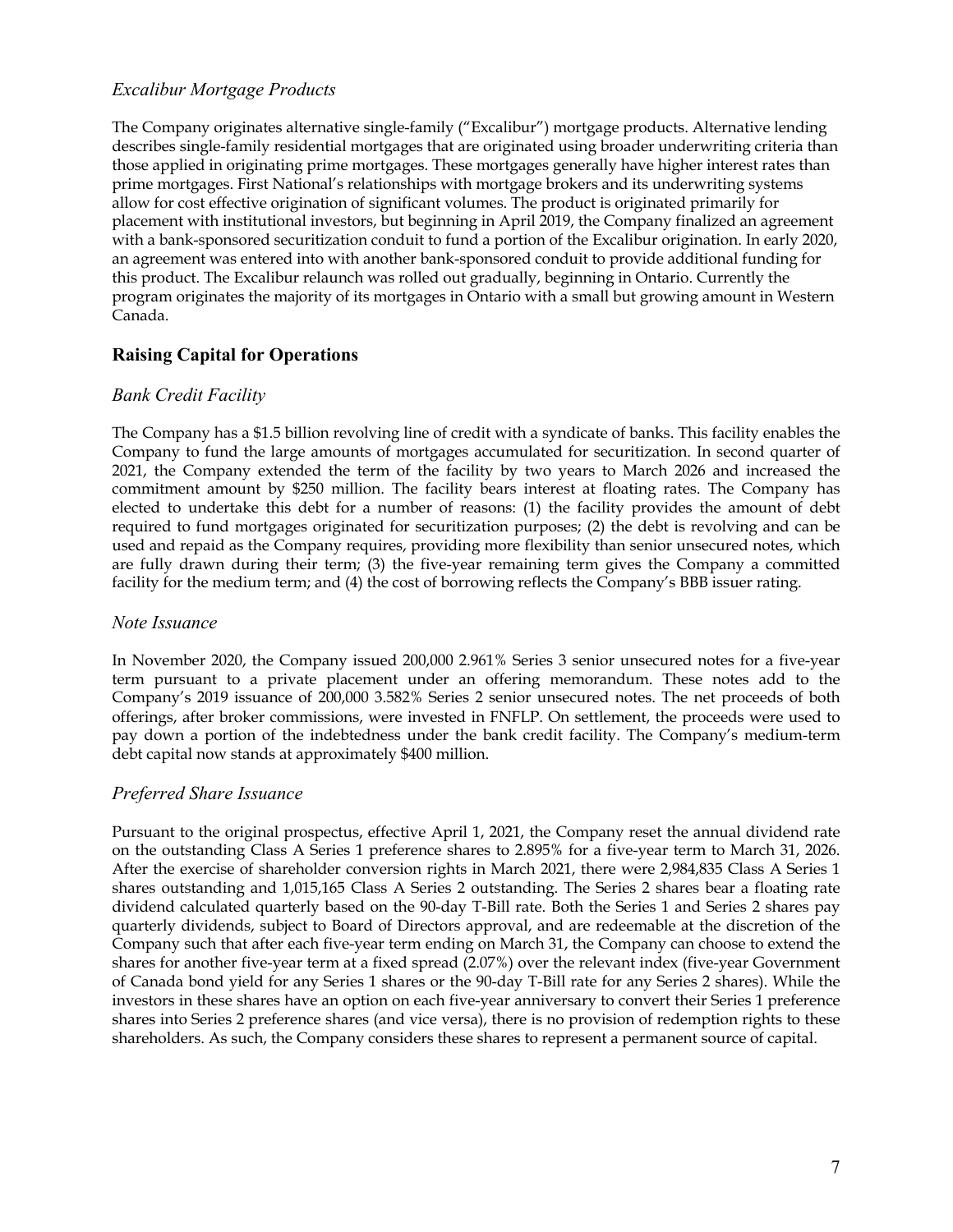# **Employing Securitization Transactions to Minimize Funding Costs**

### *Approval as Both an Issuer of NHA-MBS and Seller to the Canada Mortgage Bonds Program*

The Company has served as an issuer and administrator of NHA-MBS since 1995. In December 2007, the Company was approved by Canada Mortgage and Housing Corporation ("CMHC") as an issuer of NHA-MBS and as a seller into the Canada Mortgage Bonds ("CMB") program. Issuer status provides the Company with direct and independent access to reliable and low-cost funding.

Mortgage spreads can be illustrated by comparing posted five-year fixed single-family mortgage rates to a similar-term Government of Canada bond as listed in the table below.

| Period    | <b>Average Five-Year Mortgage Spread for the Period</b> |
|-----------|---------------------------------------------------------|
| 2006      | 1.12%                                                   |
| 2007      | 1.50%                                                   |
| 2008      | 2.68%                                                   |
| 2009-2016 | 1.77%                                                   |
| 2017-2018 | 1.36%                                                   |
| 2019      | 1.42%                                                   |
| 2020      | 1.76%                                                   |
| 2021      | 1.17%                                                   |

Generally, when this spread is wider, the Company can earn higher returns from its securitization activities, although funding spreads also affect profitability. Between 2009 and 2019, liquidity issues at financial institutions created by the 2008 financial crisis diminished and the competition for mortgages increased such that spreads tightened in the 10-year period as shown above, falling to a low of 1.10% in the third quarter of 2018. Toward the end of the first quarter of 2020, fears of a global pandemic related to COVID-19 led to a dramatic and sudden decrease in bond yields as central banks cut overnight rates significantly. Credit spreads widened and the capital markets ceased to function normally. In the second quarter of 2020, as financial systems began to normalize, mortgage coupons remained elevated as other credit spreads, including those on NHA-MBS, narrowed. The resulting spreads had positive impacts on 2020 results and increased the profitability inherent in the Company's securitization portfolio. In 2021, spreads narrowed returning to 2018 levels at first and then closing to levels not seen since before the 2008 financial crisis. In 2021, the Company originated and renewed for securitization purposes approximately \$8.9 billion of single-family mortgages and \$4.0 billion of multi-unit residential mortgages.

The Company is subject to various regulations put in place by CMHC to control the amount of NHA-MBS that a single issuer can create. These rules include the amount of CMHC guarantees that is a requirement to issue a pool. Currently there is a tiered NHA-MBS guarantee fee pricing structure, such that any guarantees issued to one issuer over \$9.0 billion of issuance have a higher price. The tiered limit of \$9.0 billion remains unchanged for 2022.

#### *Canada Mortgage Bonds Program*

The CMB program is an initiative where Canada Housing Trust ("CHT") issues securities to investors in the form of semi-annual interest-yielding five- and 10-year bonds. As a seller into the CMB, the Company is able to make direct sales into the program. The ability to sell into the CMB has given the Company access to lower costs of funds on both single-family and multi-family mortgage securitizations. Because of the effectiveness of the CMB, many institutions have indicated their desire to participate. As a result, CHT has created guidelines through CMHC that limit the amount that can be sold by each seller into the CMB each quarter. The Company is subject to these limitations.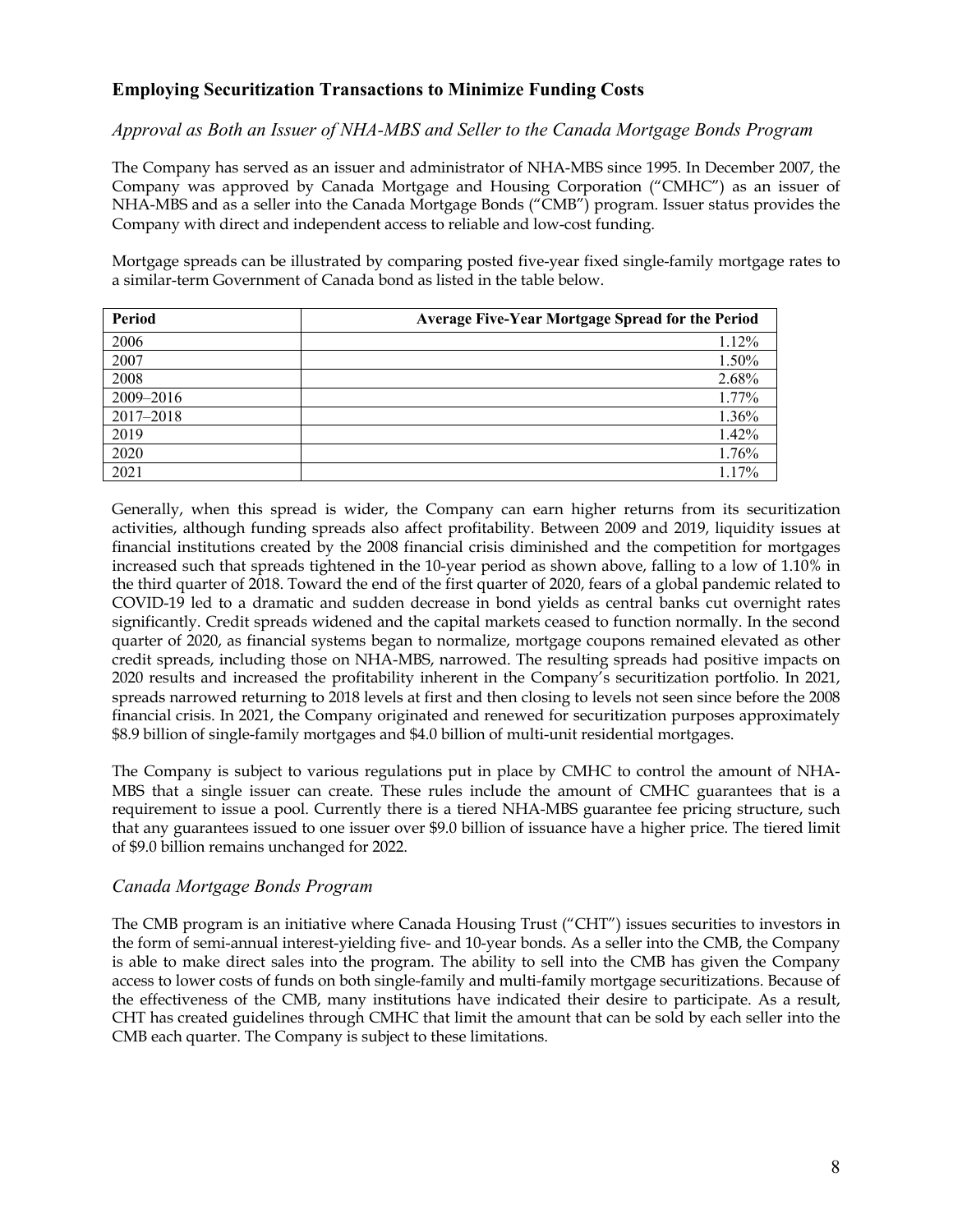# **Key Performance Indicators**

The principal indicators used to measure the Company's performance are:

- Earnings before income taxes and losses and gains on financial instruments, with the exception of any losses related to mortgage investments ("Pre-FMV Income"(1)); and
- Dividend payout ratio.

Beginning in 2012, the Company used Pre-FMV EBITDA as a key performance measure. This non-IFRS measure was used to adjust the Company's earnings by excluding gains and losses related to the fair value of financial instruments and adding back depreciation and amortization. The addbacks of amortization ended in 2016 when IPO-related intangible assets were fully amortized. Accordingly, effective January 1, 2020, the Company elected to simplify the non-IFRS measure it presents to adjust only for fair value-related gains and losses. This measure is reported as "Pre-FMV Income." Measures prior to 2020 were restated in accordance with this revised calculation. Pre-FMV Income is not recognized under IFRS. However, management believes that Pre-FMV Income is a useful measure that provides investors with an indication of income normalized for capital-market fluctuations. Pre-FMV Income should not be construed as an alternative to net income determined in accordance with IFRS or to cash flows from operating, investing and financing activities. The Company's method of calculating Pre-FMV Income may differ from other issuers and, accordingly, Pre-FMV Income may not be comparable to measures used by other issuers.

|                                | <b>Ouarter ended</b> |                      | Year Ended           |                             |  |  |
|--------------------------------|----------------------|----------------------|----------------------|-----------------------------|--|--|
|                                | December 31,<br>2021 | December 31,<br>2020 | December 31,<br>2021 | December 31,<br><b>2020</b> |  |  |
| <b>For the Period</b>          | $($ \$000s $)$       |                      |                      |                             |  |  |
| Revenue                        | 339,292              | 387,303              | 1,394,606            | 1,380,294                   |  |  |
| Income before income taxes     | 57,111               | 94,273               | 263,821              | 258,729                     |  |  |
| Pre-FMV Income $(1)$           | 57,045               | 94.937               | 257,276              | 323,008                     |  |  |
| <b>At Period End</b>           |                      |                      |                      |                             |  |  |
| Total assets                   | 42,274,158           | 39,488,527           | 42,274,158           | 39,488,527                  |  |  |
| Mortgages under administration | 123,907,627          | 118,723,990          | 123,907,627          | 118,723,990                 |  |  |

Note:

(1) This non-IFRS measure adjusts income before income taxes by eliminating the impact of changes in fair value by adding back losses on the valuation of financial instruments (except those on mortgage investments) and deducting gains on the valuation of financial instruments (except those on mortgage investments)

Since going public in 2006, First National has been considered a high-yielding, dividend-paying company. With a large MUA that generates continuing income and cash flow and a business model that is designed to make efficient use of capital, the Company has been able to pay distributions to its shareholders that represent a relatively large ratio of its earnings. The Company calculates the dividend payout ratio as dividends declared on common shares over net income attributable to common shareholders. This measure is useful to shareholders, as it indicates the percentage of earnings paid out as dividends. Similar to the performance measurement for earnings, the Company also calculates the dividend payout ratio on a basis using after-tax Pre-FMV Income.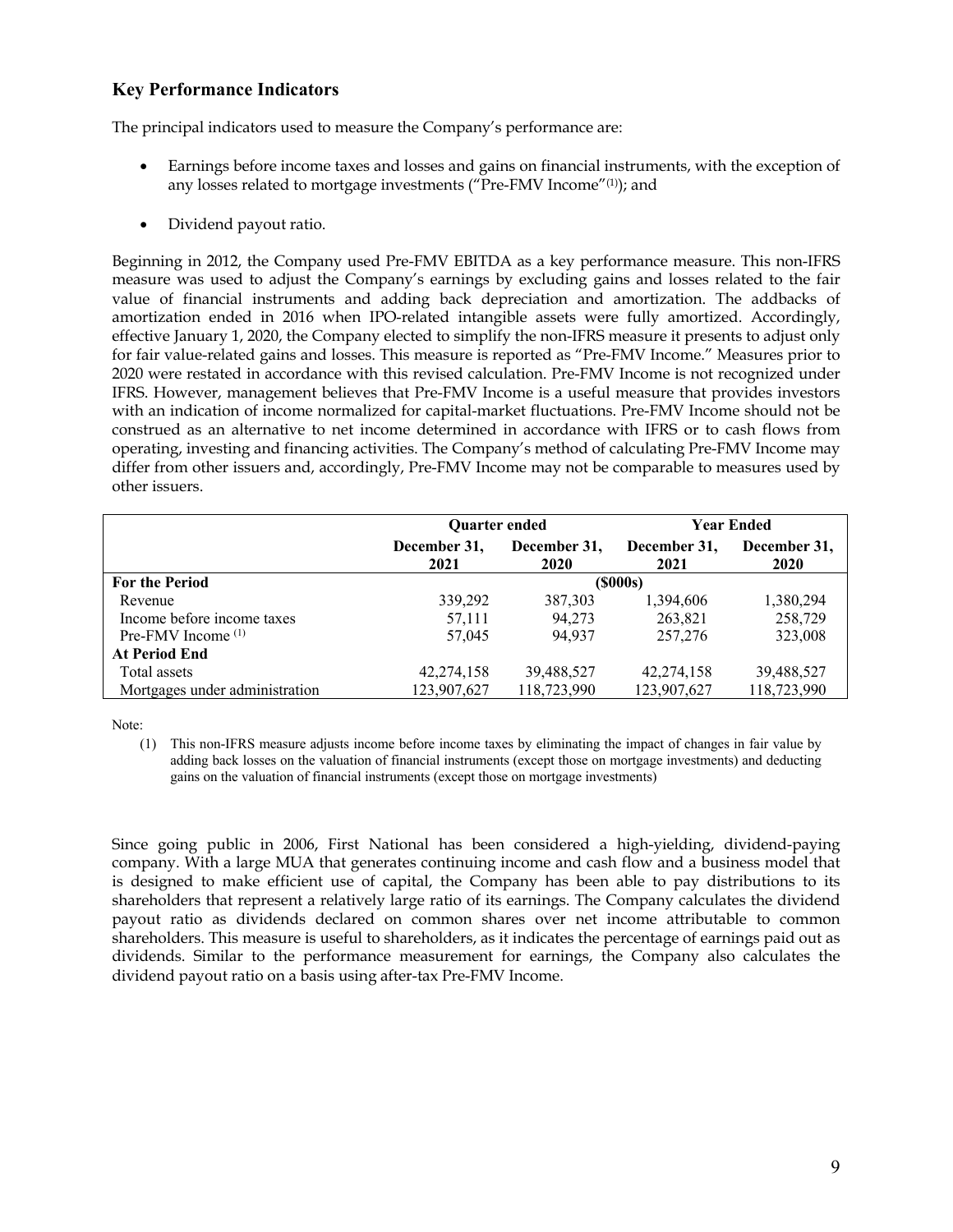## *Determination of Common Share Dividend Payout Ratio*

|                                                           | <b>Quarter Ended</b> |                 | <b>Year Ended</b> |                 |
|-----------------------------------------------------------|----------------------|-----------------|-------------------|-----------------|
|                                                           | <b>December</b>      | <b>December</b> | <b>December</b>   | <b>December</b> |
|                                                           | 31, 2021             | 31, 2020        | 31, 2021          | 31, 2020        |
| <b>For the Period</b>                                     |                      |                 | (\$000s)          |                 |
| Net income attributable to common shareholders            | 41,287               | 68.465          | 191,866           | 187,383         |
| Total dividends paid or declared on common shares         | 110.190              | 60.717          | 210.885           | 148,419         |
| Dividends paid or declared on common shares,              |                      |                 |                   |                 |
| excluding special dividends                               | 35,231               | 30.733          | 135,926           | 118,435         |
| Total common share dividend payout ratio                  | 267%                 | 89%             | 110%              | 79%             |
| Regular common share dividend payout ratio <sup>(1)</sup> | 85%                  | 45%             | 71%               | 63%             |
| After-tax Pre-FMV dividend payout ratio <sup>(2)</sup>    | 85%                  | 45%             | 73%               | 50%             |
|                                                           |                      |                 |                   |                 |

Note:

- (1) This ratio is calculated by excluding the payment of the special dividends declared at the end of the years presented.
- (2) This non-IFRS measure adjusts the net income used in the calculation of the "Regular common share dividend payout ratio" to after tax Pre-FMV income so as to eliminate the impact of changes in fair value by adding back losses on the valuation of financial instruments (except those on mortgage investments) and deducting gains on the valuation of financial instruments. The Company uses its aggregate effective tax rate to tax affect the impact of the valuation of financial instruments on this ratio.

For the year ended December 31, 2021, the common share payout ratio was 110% compared to 79% for the year ended December 31, 2020. However, in both 2021 and 2020, the Company declared a special dividend and recorded gains and losses on account of the changes in fair value of financial instruments Gains and losses are recorded in the period in which the prices on Government of Canada bonds change; however, the offsetting economic impact is generally reflected in narrower or wider spreads in the future once the mortgages have been pledged for securitization. Accordingly, management does not consider such gains and losses to affect its dividend payment policy in the short term. If the special dividends and gains and losses on financial instruments in the two years are excluded from the above calculations, the dividend payout ratio for 2021 would have been 73% compared to 50% in 2020.

The Company also paid \$2.7 million of dividends on its preferred shares in 2021 (\$2.8 million in 2020).

## **Revenues and Funding Sources**

#### *Mortgage Origination*

The Company derives a significant amount of its revenue from mortgage origination activities. Most mortgages originated are funded either by placement with institutional investors or through securitization conduits, in each case with retained servicing. In general, originations are allocated from one funding source to another depending on different criteria, including type of mortgage and securitization limits, with an overall consideration related to maintaining diversified funding sources. The Company retains servicing rights on virtually all the mortgages it originates, which provide the Company with servicing fees to complement revenue earned through originations. For the year ended December 31, 2021, new origination volume increased to \$33.2 billion from \$28.3 billion, or about 17%, compared to 2020.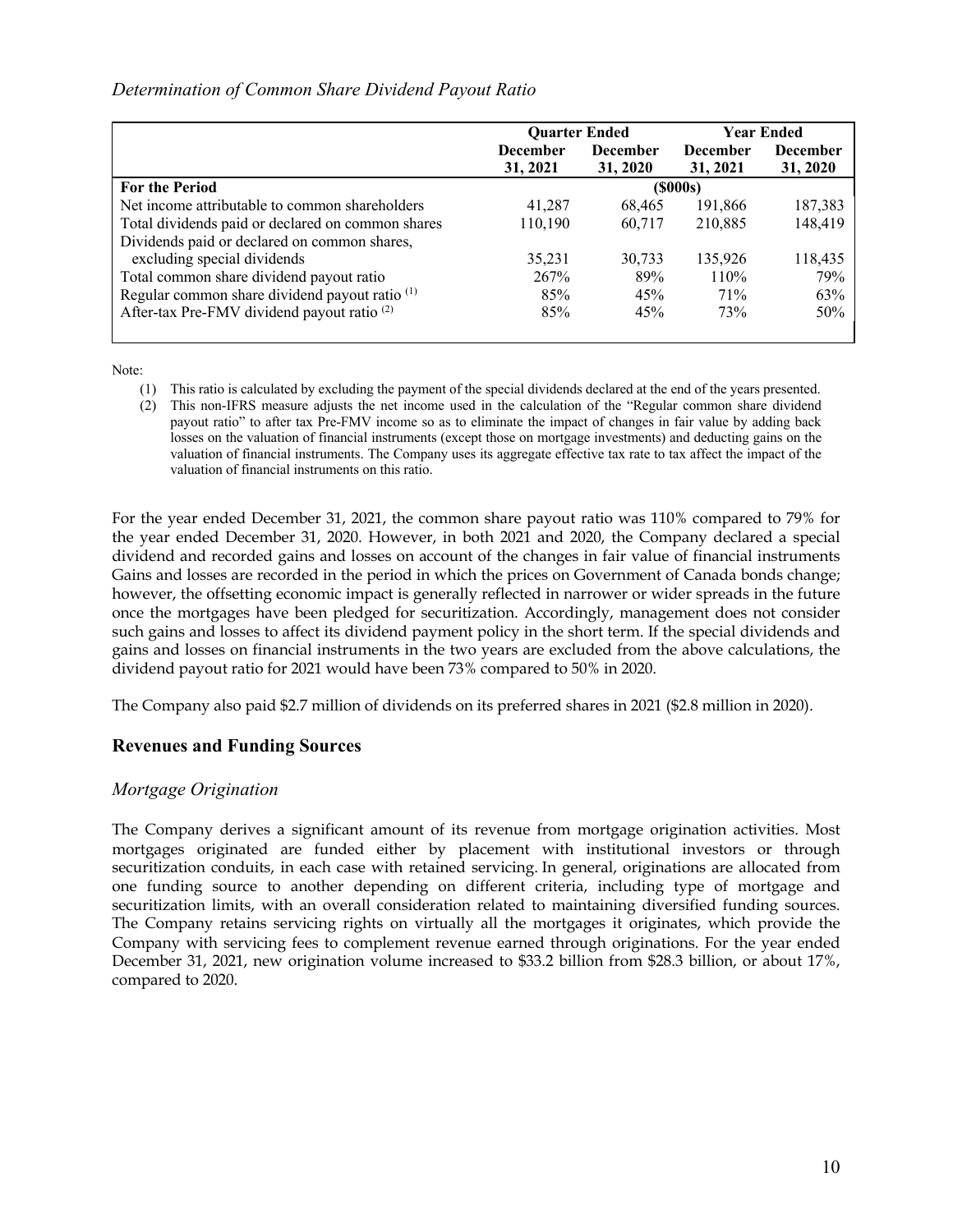## *Securitization*

The Company securitizes a portion of its origination through various vehicles, including NHA-MBS, CMB and asset-backed commercial paper ("ABCP"). Although legally these transactions represent sales of mortgages, for accounting purposes they do not meet the requirements for sale recognition and instead are accounted for as secured financings. These mortgages remain as mortgage assets of the Company for the full term and are funded with securitization-related debt. Of the Company's \$42.1 billion of new originations and renewals in 2021, \$12.9 billion was originated for its own securitization programs.

## *Placement Fees and Gain on Deferred Placement Fees*

The Company recognizes revenue at the time that a mortgage is placed with an institutional investor. Cash amounts received in excess of the mortgage principal at the time of placement are recognized in revenue as "placement fees". The present value of additional amounts expected to be received over the remaining life of the mortgage sold (excluding normal market-based servicing fees) is recorded as a "deferred placement fee". A deferred placement fee arises when mortgages with spreads in excess of a base spread are placed. Normally the Company would earn an upfront cash placement fee, but investors prefer paying the Company over time, as they earn net interest margin on such transactions. Upon the recognition of a deferred placement fee, the Company establishes a "deferred placement fee receivable" that is amortized as the fees are received by the Company. Of the Company's \$42.1 billion of new originations and renewals in 2021, \$27.8 billion was placed with institutional investors.

For all institutional placements, the Company earns placement fees. Revenues based on these originations are equal to either (1) the present value of the excess spread, or (2) an origination fee based on the outstanding principal amount of the mortgage. This revenue is received in cash at the time of placement. In addition, under certain circumstances, additional revenue from institutional placements may be recognized as "gain on deferred placement fees" as described above.

#### *Mortgage Servicing and Administration*

The Company services virtually all mortgages generated through its mortgage origination activities on behalf of a wide range of institutional investors. Mortgage servicing and administration is a key component of the Company's overall business strategy and a significant source of continuing income and cash flow. In addition to pure servicing revenues, fees related to mortgage administration are earned by the Company throughout the mortgage term. Another aspect of servicing is the administration of funds held in trust, including borrowers' property tax escrows, reserve escrows and mortgage payments. As acknowledged in the Company's agreements, any interest earned on these funds accrues to the Company as partial compensation for administration services provided. The Company has negotiated favourable interest rates on these funds with the chartered banks that maintain the deposit accounts, which has resulted in significant additional servicing revenue.

In addition to the interest income earned on securitized mortgages and deferred placement fees receivable, the Company also earns interest income on mortgage-related assets, including mortgages accumulated for sale or securitization, mortgage and loan investments and purchased mortgage servicing rights.

The Company provides underwriting and fulfilment processing services to two mortgage originators using the mortgage broker distribution channel. The Company earns a fee based on the dollar value of funded mortgages. These fees are recognized at the time a mortgage funds and are included in "Mortgage servicing income" in the consolidated statement of income.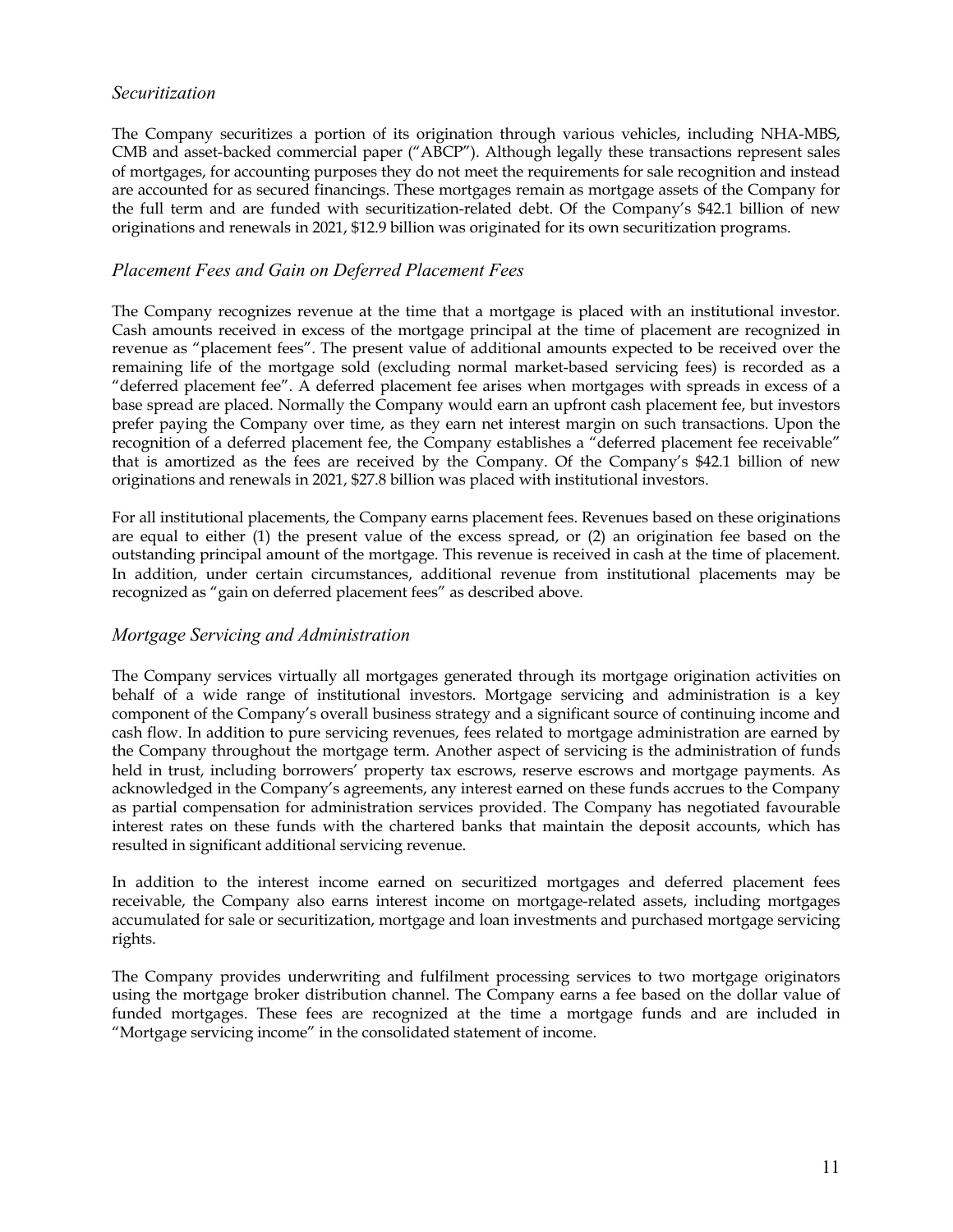# **Results of Operations**

The following table shows the volume of mortgages originated by First National and mortgages under administration for the periods indicated:

|                                         | <b>Quarter Ended</b> |                 | <b>Year Ended</b> |                 |
|-----------------------------------------|----------------------|-----------------|-------------------|-----------------|
|                                         | <b>December</b>      | <b>December</b> | <b>December</b>   | <b>December</b> |
|                                         | 31, 2021             | 31, 2020        | 31, 2021          | 31, 2020        |
|                                         |                      |                 | (\$ millions)     |                 |
| <b>Mortgage Originations by Segment</b> |                      |                 |                   |                 |
| New single-family residential           | 5,218                | 5,962           | 23,414            | 19,165          |
| New multi-unit and commercial           | 3,045                | 2,723           | 9,747             | 9,112           |
| Sub-total                               | 8,263                | 8,685           | 33,161            | 28,277          |
| Single-family residential renewals      | 1,491                | 1,648           | 6,306             | 6,668           |
| Multi-unit and commercial renewals      | 902                  | 558             | 2,658             | 1,962           |
| Total origination and renewals          | 10,656               | 10,891          | 42,125            | 36,907          |
| <b>Mortgage Originations by Funding</b> |                      |                 |                   |                 |
| Source                                  |                      |                 |                   |                 |
| Institutional investors                 | 6,863                | 8,011           | 27,813            | 25,019          |
| NHA-MBS/CMB/ABCP securitization         | 3,475                | 2,547           | 12,923            | 11,036          |
| Internal Company resources/CMBS         | 318                  | 333             | 1,389             | 852             |
| Total                                   | 10,656               | 10,891          | 42,125            | 36,907          |
| <b>Mortgages under Administration</b>   |                      |                 |                   |                 |
| Single-family residential               | 84,896               | 83,601          | 84,896            | 83,601          |
| Multi-unit residential and commercial   | 39,012               | 35,123          | 39,012            | 35,123          |
| Total                                   | 123,908              | 118,724         | 123,908           | 118,724         |

Total new mortgage origination volumes increased in 2021 compared to 2020 by 17%. Single-family volumes increased by 22% and commercial segment volumes increased by 7% year over year. Management believes the growth in the single-family segment was due to several factors that include its strong broker and investor relationships, robust market conditions, and its MERLIN technology and operating systems, which support physical distancing and allowed the Company to continue to underwrite efficiently during the pandemic. Lower mortgage rates also encouraged home purchasing across the country. In the commercial segment, the Company's expertise in underwriting multi-unit mortgages is a fundamental competency. After a slow start to 2021, commercial origination volumes increased 7% in 2021 compared to 2020. When combined with renewals, total production for both business segments increased by 14% to \$42.1 billion in 2021 from \$36.9 billion in 2020. Origination for direct securitization into NHA-MBS, CMB and ABCP programs remained a large part of the Company's strategy, with volume of \$12.9 billion in 2021.

#### *Net Interest – Securitized Mortgages*

Comparing the year ended December 31, 2021, to the year ended December 31, 2020, "net interest – securitized mortgages" increased by about 26% to \$163.2 million from \$129.4 million. The portfolio of mortgages pledged under securitization grew 4% from about \$34.1 billion at December 31, 2020 to \$35.4 billion at December 31, 2021. The growth in profitability was due to several factors: the reduction in the amount of indemnities payable to MBS bondholders, growth in the commercial portfolio which grew at rate of 24% in 2021, and the performance of the Excalibur securitization program. These growth factors were offset by the prime residential program which experienced higher than expected rates of prepayment. Higher prepayment activity appears to be a function of a pandemic-related drop in interest rates as borrowers took advantage of lower mortgage rates to refinance their mortgages. This roll off resulted in a premature loss of income-producing assets and, as these mortgages prepaid, the Company's exposure to the cost of indemnities payable to MBS debtholders increased. The indemnities are calculated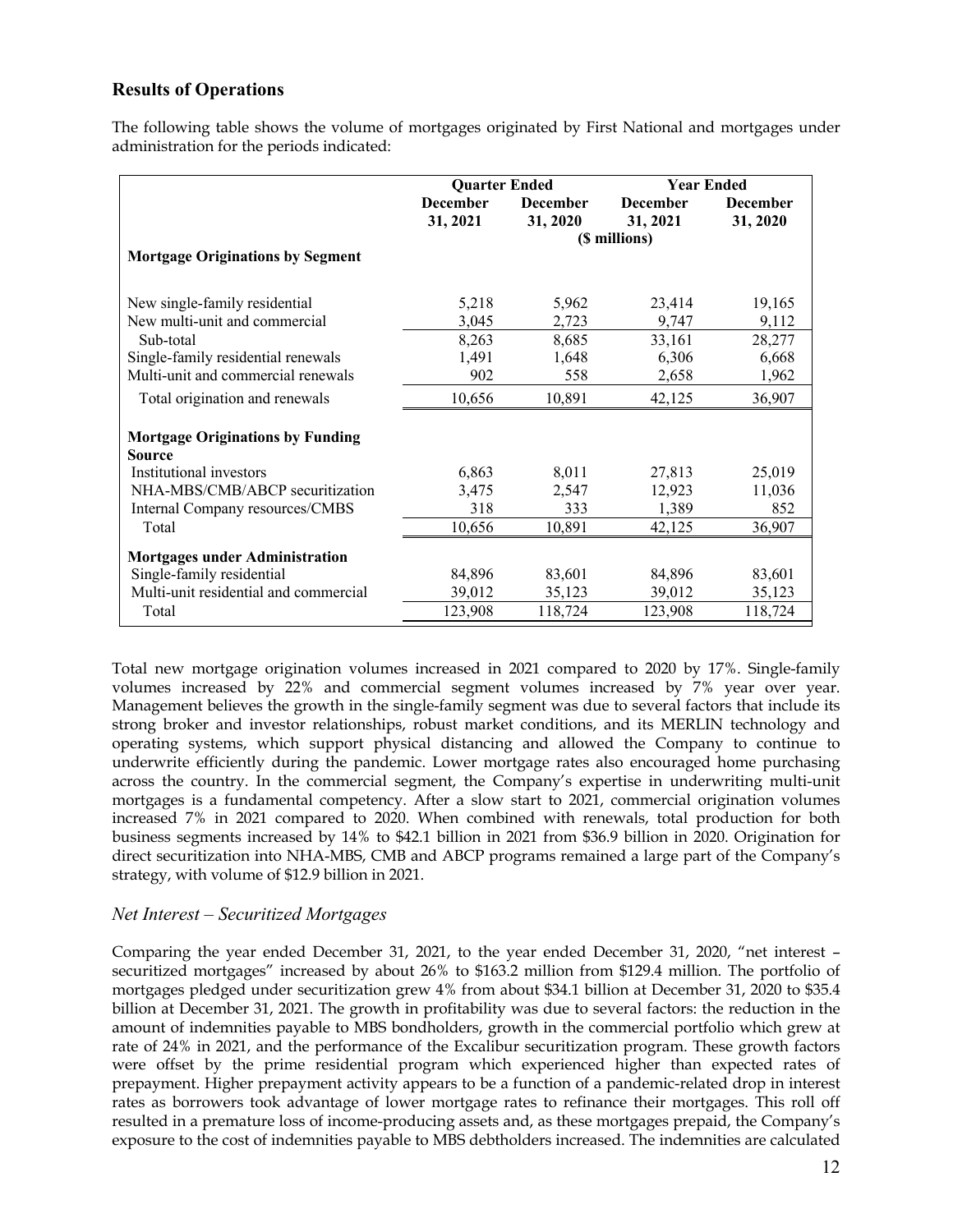to make whole NHA-MBS debtholders and assume the prepayment principal is reinvested at risk free reinvestment rates. With the decrease in such interest rates in 2020, the cost of such indemnities increased significantly. While still relevant for the Company, indemnity costs slowed as interest rates stabilized. The Company has determined that indemnity costs in 2021 were lower by \$15.9 million compared to those in 2020. Accordingly, Net Interest – Securitized Mortgages was higher by that amount in 2021. The Company's prime ABCP programs securitization margins were tighter in 2020 as the cost of funds reacted negatively to the financial turmoil produced by the pandemic such that profitability was decreased. In comparison, 2021 interest costs were stable and securitization margins increased comparatively.

### *Placement Fees*

Placement fee revenue decreased by 9% to \$303.7 million from \$333.7 million in the comparative year. The decrease was the result of several factors. Despite a 11% increase in origination volumes sold to institutional investors, mortgage spreads returned to pre-pandemic levels. Accordingly, mortgages sold on a funded basis attracted a lower per unit placement fee. For the residential segment, average per unit fees were lower by about 13% year over year. For the commercial segment, mortgage spreads were also tighter than in 2020 and funding decisions had a significant impact on placement fees. Commercial placement fees were lower by \$40.1 million year over year on tighter spreads and a shift of funding strategy from placement to securitization for 10-year insured mortgage origination. In 2021, the Company benefited from CMHC programs that increased CMB access for issuers who lend on affordability-linked real estate. This program is limited to 10-year insured mortgages, such that the Company elected to securitize a larger percentage of its insured commercial mortgage origination and there was less insured product available to place with institutional investors the Company. By shifting these mortgages to its own securitization, the Company has foregone placement fees for future net securitization margin. While arguably economically superior, the value of this securitization is recognized in income over ten years as opposed to a placement where much of the value is recognized in the current period. In 2021, the Company securitized \$2.7 billion and placed about \$2.6 billion of its five- and ten-year insured origination. In 2020, the Company securitized \$1.3 billion and placed about \$4.6 billion of its five- and ten -year insured mortgage origination. The Company estimates that the economic value of the additional \$1.4 billion of mortgages securitized is approximately \$26 million. 2021 also featured a shift within insured origination from 10-year term product to 5-year term product. In 2021, with a changing interest rate market, underwriting rules made it more difficult for borrowers to qualify for ten-year terms such that 5-year term origination increased to the detriment of 10-year origination. Placement fees are directly linked to the term of mortgages, such that 5-year mortgages provide approximately 50% lower revenue on a per-unit basis. This shift was magnified by the Company's securitization strategy. Lastly, in 2020, spreads were abnormally wide for about 9 months of the year after mortgage lenders reacted to the financial impact of the pandemic. As the Company placed these mortgages with institutional investors, it earned larger per-unit placement fees than typical. In 2021, spreads returned to pre-pandemic levels about mid year such that spreads were between 15 to 50% lower than just 12 months prior.

#### *Gains on Deferred Placement Fees*

Gains on deferred placement fees revenue decreased 50% to \$16.1 million from \$32.4 million. These gains related primarily to multi-unit residential mortgages originated and sold to institutional investors. Volumes for these transactions decreased by 30% from 2020 as the Company elected to securitize directly more of the mortgages that support this revenue. Spreads on these mortgages were also narrower in 2021 compared to 2020 as described in the Placement Fees section above.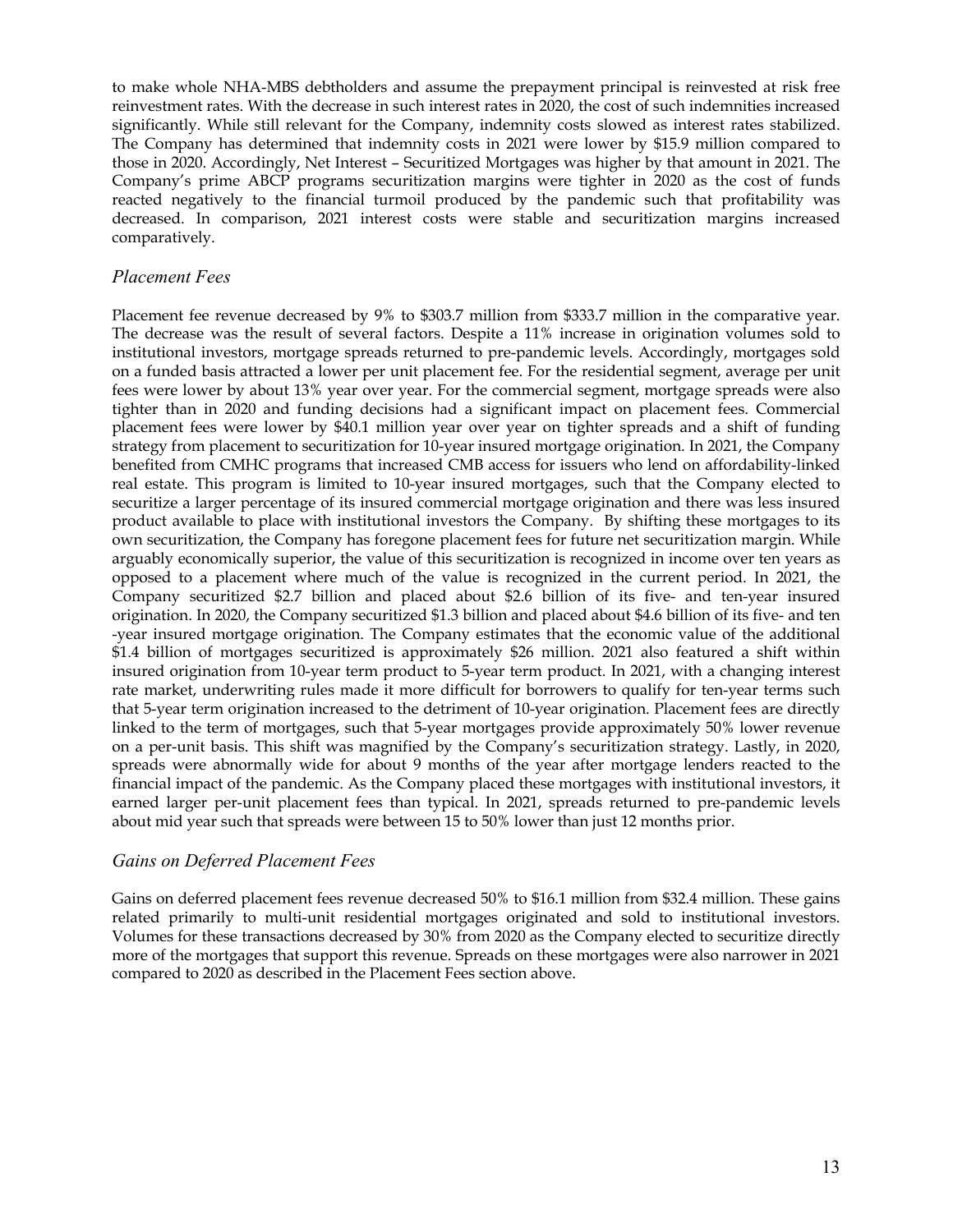### *Mortgage Servicing Income*

Mortgage servicing income increased 21% to \$211.6 million from \$175.0 million. This increase was attributable to growing administration revenue on growing MUA and growth in the Company's thirdparty underwriting business unit. Much like the Company's experience in single-family origination, First National's third-party underwriting customers benefited from the Company's MERLIN technology. Management believes this technology and First National's business model have been advantageous during the pandemic and led to increased origination volumes.

### *Mortgage Investment Income*

Mortgage investment income decreased 7% to \$63.9 million from \$69.0 million. The decrease was due primarily to the interest rate environment. Short-term rates fell significantly in March 2020 as the Bank of Canada cut its overnight rate by 1.5%. Accordingly, most of the decrease was related to the first quarter of each year such that 2021's revenue was lower than 2020 by about \$7 million. After the 2020 first quarter, the Company decreased its offered mortgage rates. The result was lower amounts of interest earned on mortgages while they are accumulated for securitization on the balance sheet.

## *Realized and Unrealized Gains (Losses) on Financial Instruments*

This financial statement line item consists of three primary components: (1) gains and losses related to the Company's economic hedging of single-family commitments, (2) gains and losses related to holding a portfolio of mortgage and loan investments at fair value, and (3) gains and losses on interest rate swaps used to mitigate interest rate risk on its CMB activity. With the adoption of IFRS 9 in 2018, a significant portion of the Company's interest rate management program qualifies as "hedging" for accounting purposes. The Company has elected to document hedging relationships for virtually all of the multiresidential commitments and mortgages it originates for its own securitization programs. It has also done the same for funded single-family mortgages and the swaps used in its ABCP programs. This decision has reduced the volatility of gains and losses on financial instruments otherwise recorded in the Company's regular earnings, as gains and losses on hedged items are generally deferred and amortized into income over the term of the related mortgages. The Company has not documented a hedging relationship for its interest mitigation program for its single-family mortgage commitments. The Company believes, given the optional nature of these commitments, it is difficult to establish a valid hedging relationship. For financial reporting purposes, this means that there will still be gains and losses on financial instruments, but these should be limited to those on the bonds sold short used to mitigate such risk. The following table summarizes these gains and losses by category in the periods indicated:

|                                                                                      | <b>Ouarter Ended</b>        |                             | <b>Year Ended</b>           |                             |
|--------------------------------------------------------------------------------------|-----------------------------|-----------------------------|-----------------------------|-----------------------------|
| <b>Summary of Realized and Unrealized Gains</b><br>(Losses) on Financial Instruments | <b>December</b><br>31, 2021 | <b>December</b><br>31, 2020 | <b>December</b><br>31, 2021 | <b>December</b><br>31, 2020 |
|                                                                                      | (\$000s)                    |                             |                             |                             |
| Gains (losses) on short bonds used for the economic                                  |                             |                             |                             |                             |
| hedging program                                                                      | 3,155                       | 114                         | 15,397                      | (75,689)                    |
| Gains (losses) on mortgages held at fair value                                       | (137)                       | 924                         | (730)                       | (3,076)                     |
| Gains (losses) on interest rate swaps                                                | (3,089)                     | (778)                       | (8, 852)                    | 11,410                      |
| Net gains (losses) on financial instruments                                          | 71)                         | 260                         | 5,815                       | (67, 355)                   |
|                                                                                      |                             |                             |                             |                             |

In the first quarter of 2020, there were significant financial repercussions related to the pandemic. After the significant disruption in that quarter, bond yields continued to fall but at a slower pace. The impact on the Company's short-bond position used to mitigate interest rate risk on single-family commitments was \$75.7 million of losses in the full year 2020. In contrast, 2021 was a more stable period where bond yields remained relatively flat with a slow rise toward the end of the fourth quarter as economic predictions suggested an inflationary environment. For 2021, the Company recorded \$15.4 million of gains related to short bonds used to manage the interest rate risk of residential mortgage commitments.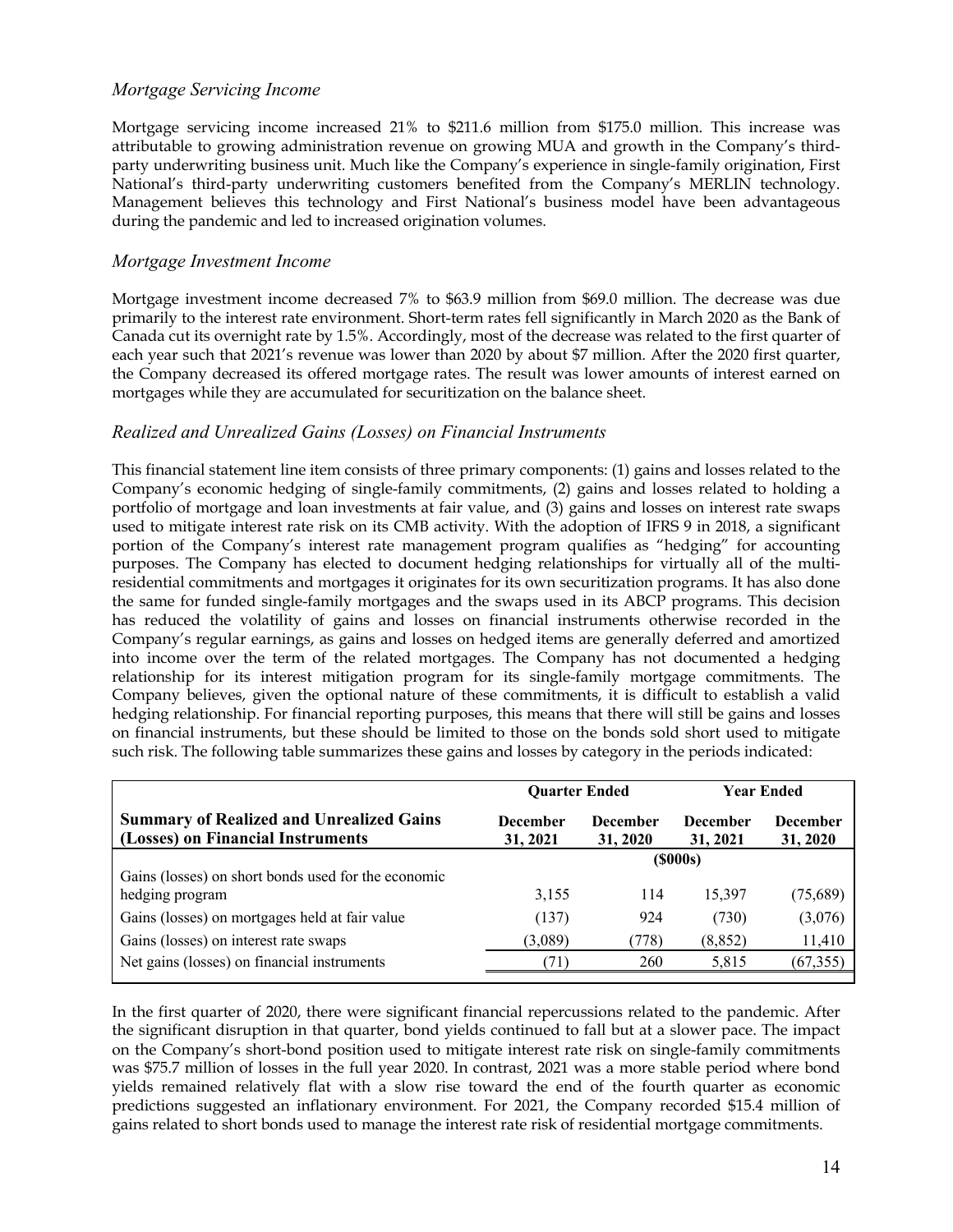## *Brokerage Fees Expense*

Brokerage fees expense increased 27% to \$201.8 million from \$159.0 million. This increase reflected higher origination volumes of single-family mortgages for institutional investors, which increased by almost \$3.7 billion or 28% year over year. The growth was offset by lower commercial segment broker fees and moderated by more Excalibur broker fees which are lower due to the shorter terms of these mortgages. Unit broker fees for prime residential mortgages were about 1% higher in 2021 compared to 2020.

#### *Salaries and Benefits Expense*

Salaries and benefits expense increased 23% to \$177.0 million from \$143.5 million. Salaries were higher as overall headcount increased by 30% (1,579 employees at December 31, 2021 compared to 1,211 at December 31, 2020). Headcount growth is primarily in the residential underwriting departments. If the impact of commercial underwriting compensation is taken out of the figures above, salaries and benefits increased by 29% between 2020 and 2021. Management salaries were paid to the two senior executives (co-founders) who together control about 71% of the Company's common shares. The current period expense is a result of the compensation arrangement executed on the closing of the initial public offering ("IPO") in 2006.

### *Interest Expense*

Interest expense decreased 8% to \$48.9 million from \$53.2 million. As discussed in the "Liquidity and Capital Resources" section of this analysis, the Company warehouses a portion of the mortgages it originates prior to settlement with the investor or funding with a securitization vehicle. The Company used senior unsecured notes together with a \$1.5 billion credit facility with a syndicate of banks and 30 day repurchase facilities to fund the mortgages during this period. The overall interest expense decreased from 2020 due to lower prevailing interest rates on the Company's debt, particularly when comparing the first quarter of 2021 to the pre-pandemic first quarter of 2020 when interest rates were higher.

#### *Other Operating Expenses*

Other operating expenses increased by 26% to \$72.8 million from \$57.6 million. The primary change in other operating expenses was a \$5.8 million increase in hedging costs associated with a larger notional hedging program to support the company's securitization programs and a steepening bond yield curve which makes hedging more expensive. Expenses for depreciation were also higher than in 2020 as the Company invested in equipment to support its growing workforce and work-from-home business continuity strategy. Discretionary costs, including promotion, travel and entertainment were lower as a result of government-mandated measures related to the pandemic.

#### *Income before Income Taxes and Pre-FMV Income*

Income before income taxes increased by 2% to \$263.8 million from \$258.7 million in 2020. This increase was largely the result of changing capital markets. The Company's results include gains or losses on account of financial instruments used to economically hedge residential mortgage commitments. As described previously in this MD&A, the Company's results include gains or losses on account of financial instruments used to economically hedge residential mortgage commitments. Because of the financial disruption related to the pandemic, large losses were recorded in 2020. All told, the Company recorded \$64.3 million of losses on financial instruments (excluding losses related to mortgage and loan investments). Comparatively, in 2021, the Company recorded \$6.5 million of gains on financial instruments (excluding the losses related to mortgage and loan investments). The change in these values, excluding the losses on mortgage investments, accounted for a \$70.8 million increase in comparative income before income taxes. Pre-FMV Income, which excludes these changes, decreased by 20% to \$257.3 from \$323.0 million. Early in 2020, bond yields dropped significantly and rapidly. This had a direct and immediate effect on the financial instruments the Company uses to hedge its residential mortgage commitments. However, as those mortgage commitments transformed into funded mortgages, the Company originated mortgages with comparatively high mortgage coupons. These mortgages together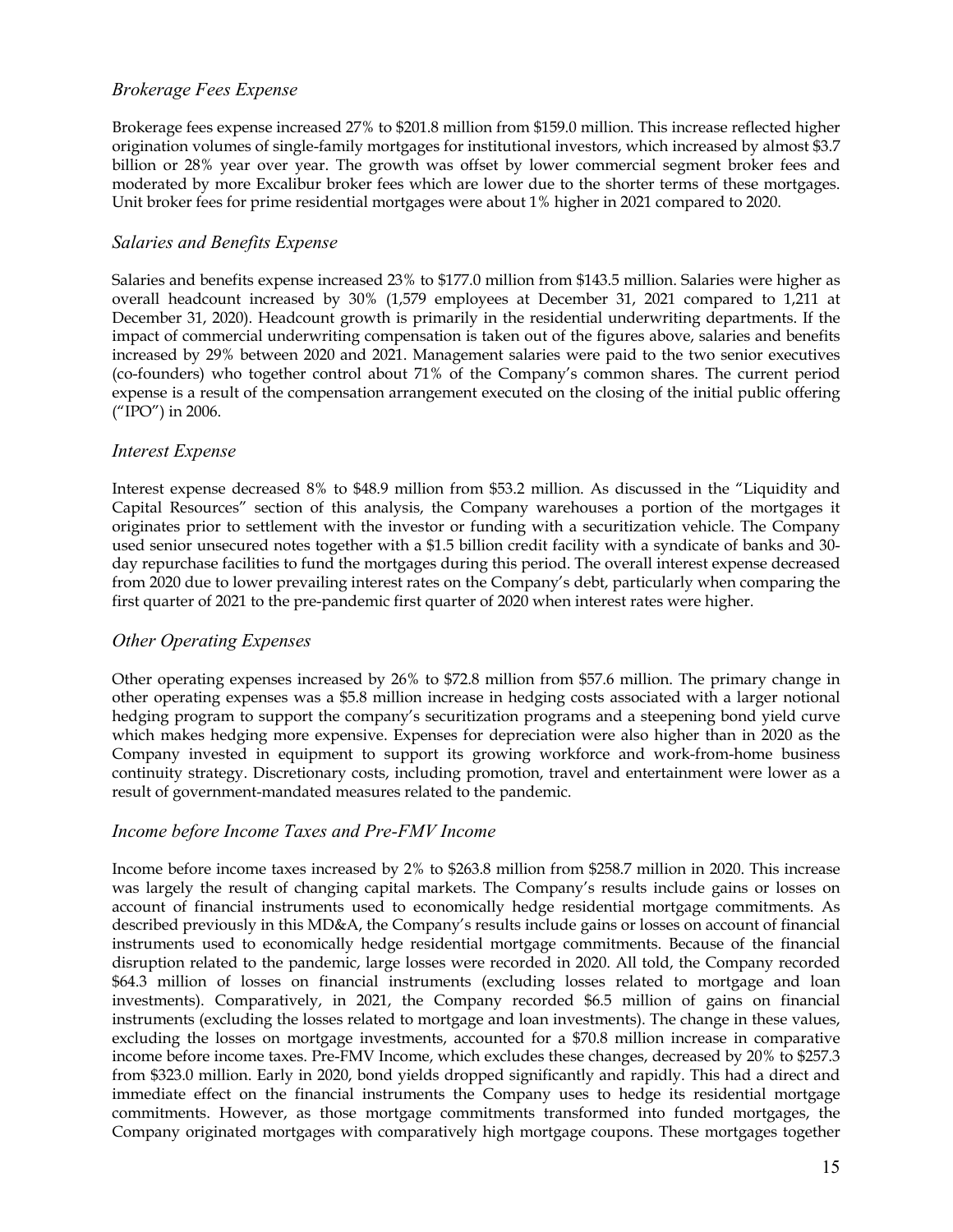with mortgages subsequently originated in the wider spread environment, produced larger placement fees as the Company placed these mortgages with investors. Management believes that the Company comparatively earned about \$30 million of additional revenue from such placements. The decrease in Pre-FMV income was also the result of the commercial segment. In 2021, earnings were affected by tighter mortgage spreads and a shift in funding sources. Because of favorable CMB treatment, the Company securitized about \$1.4 billion more of its 5- and 10-year insured commercial segment mortgage origination volume compared to 2020. Although perhaps economically superior, this election delays the recognition of earnings for the Company. As described previously, placement fees in the commercial segment were lower by approximately \$26.0 million from the shift to securitization. This decrease directly impacted earnings as the compensation to the Company's underwriters generally does not change when mortgages are securitized as opposed to placed. Higher headcount was another unfavorable factor on earnings. In order to support the record volumes of residential mortgage origination, historically high third-party underwriting volumes and demands on information technology, headcount increased by 30% comparing 2021 to 2020. Growth in the Company's securitization portfolio and higher origination in third-party underwriting had favourable impacts on Pre-FMV income in 2021.

### *Income Tax Expense*

The provision for taxes increased by 1% to \$69.3 million from \$68.5 million. The provision increased proportionately with net income before income taxes.

### *Other Comprehensive Income*

For the commercial segment, the Company hedges the interest rate risk associated with insured multiresidential mortgages. This hedging begins on commitment and ends when the Company either securitizes the mortgages or places the mortgage with an institutional investor. As the Company determined that these cash flow hedges were effective, the Company recorded \$31.2 million of pre-tax net gains on such hedges in OCI in 2021. These gains would have been recorded as gains on financial instruments under the previous IFRS standard. In the year, the Company amortized a portion of the gains and losses in accumulated OCI into regular earnings. In 2021, this amortization totalled \$3.7 million. The remaining OCI amount will be amortized into net income in future periods.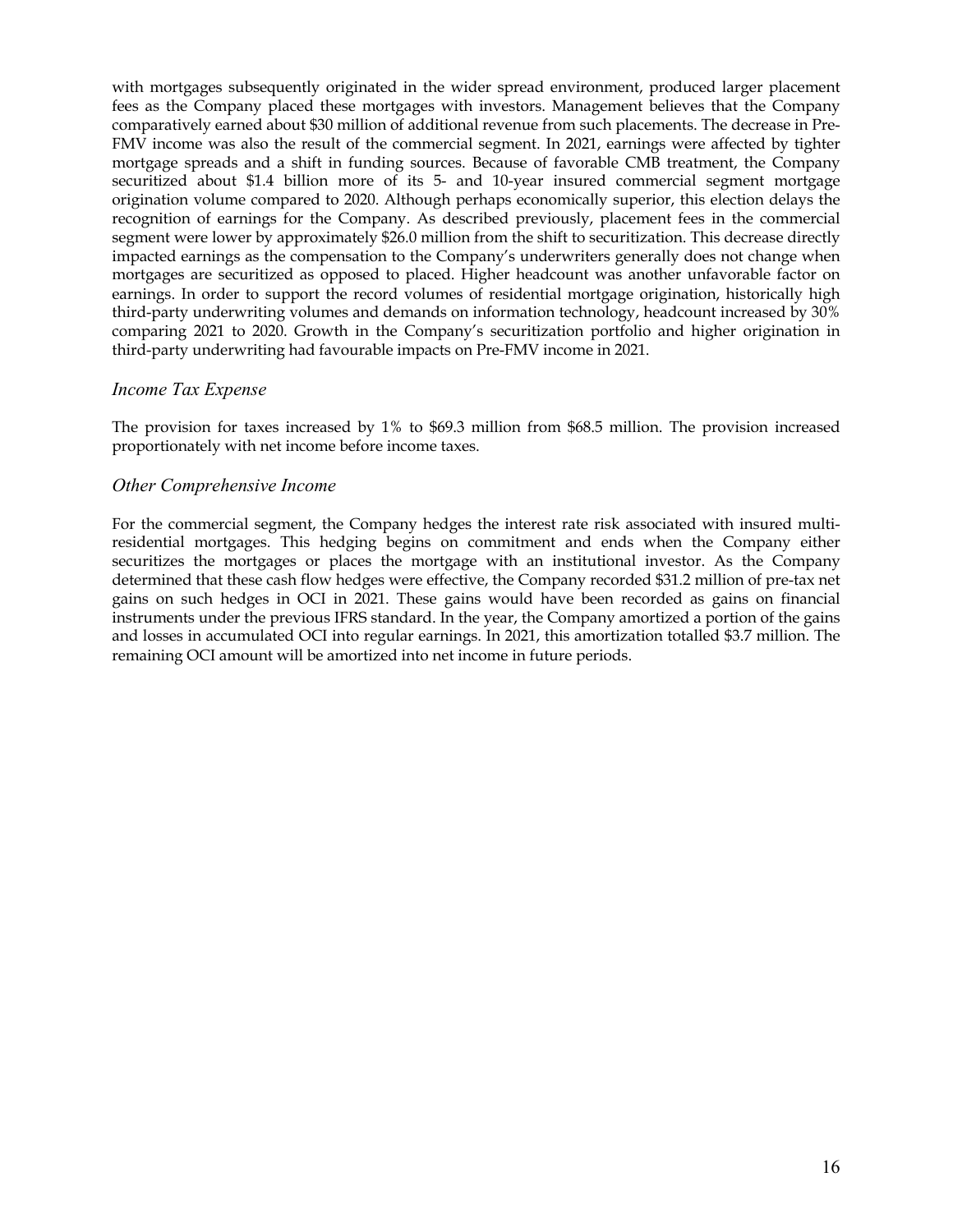# **Operating Segment Review**

The Company aggregates its business from two segments for financial reporting purposes: (i) Residential (which includes single-family residential mortgages), and (ii) Commercial (which includes multi-unit residential and commercial mortgages), as summarized below:

|                                | <b>Operating Business Segments</b> |                      |                                                      |                      |  |  |
|--------------------------------|------------------------------------|----------------------|------------------------------------------------------|----------------------|--|--|
|                                |                                    | <b>Residential</b>   | <b>Commercial</b><br>(\$000s except percent amounts) |                      |  |  |
| <b>For the Year Ended</b>      | December 31,<br>2021               | December 31,<br>2020 | December 31,<br>2021                                 | December 31,<br>2020 |  |  |
| Originations and renewals      | 29,719,176                         | 25,833,197           | 12,404,946                                           | 11,075,085           |  |  |
| Percentage change              | 15%                                |                      | $12\%$                                               |                      |  |  |
| Revenue                        | 1,030,550                          | 975,979              | 364,056                                              | 404,315              |  |  |
| Percentage change              | 6%                                 |                      | $(10\%)$                                             |                      |  |  |
| Income before income taxes     | 199,366                            | 141,085              | 64,455                                               | 117,644              |  |  |
| Percentage change              | 41%                                |                      | (45%)                                                |                      |  |  |
| As at                          | December 31,<br>2021               | December 31,<br>2020 | December 31,<br>2021                                 | December 31,<br>2020 |  |  |
| Identifiable assets            | 28,813,695                         | 28,945,884           | 13,430,687                                           | 10,512,867           |  |  |
| Mortgages under administration | 84,895,778                         | 83,600,868           | 39,011,848                                           | 35,123,122           |  |  |

# **Residential Segment**

Overall residential origination volumes including renewals increased by 15% between 2021 and 2020 while residential revenues increased by 6%. Revenue was affected by the impact of financial instruments. Excluding the impact of these revenues, adjusted revenue decreased by 2%. Revenue was negatively affected in 2021 by tighter mortgage spreads and lower mortgage rates. Narrower spreads affected placement fees which were up 4% or \$10 million despite 15% growth in origination. The Company's portfolio of securitized mortgages decreased by \$0.8 billion from 2020 to 2021. This change represented new mortgages added in the year of almost \$9 billion offset by run-off and prepayment of almost \$10 billion. The effect was the replacement of older mortgages with higher coupons with new mortgages at lower coupons reflective of the current intertest rate environment. Accordingly, revenue in this area was lower by \$54 million. Lower interest rates also affected mortgage investment income and, partially, mortgage servicing revenue. Net income before tax was also affected by fair value-related revenues. Without the impact of these revenues, net income before tax decreased to \$192.8 million in 2021 from \$205.4 million in 2020, or by 6%. This is the outcome of the lower per-unit revenues on placement activity combined with higher headcount which has created comparatively higher operating expenses. Identifiable assets decreased from December 31, 2020, as the Company's residential portfolio of mortgages pledged under securitization decreased by about \$0.8 billion. Increases in mortgages accumulated for sale and related hedge assets offset most of this decrease.

## **Commercial Segment**

2021 commercial revenues were lower compared to 2020 largely because of a shift in the product mix in mortgage origination and a tighter mortgage spread environment. Despite the growth in origination of 12%, all of this growth has been used in securitization which produces revenue over a longer period as opposed to placement transactions. The Company elected to securitize a larger percentage of its commercial mortgage origination, specifically 10-year term insured mortgages. This has shifted the most profitable product from one that earns the Company current period placement fees to one that creates future net securitization margin. Income before income taxes decreased by 45% year over year. The decrease is due to lower placement fee revenues as described and higher comparative compensation paid to the Company's inhouse underwriters. Despite mortgages being placed or securitized, these employees are paid on funding of the mortgage such that overall employee costs increased 12% in this department.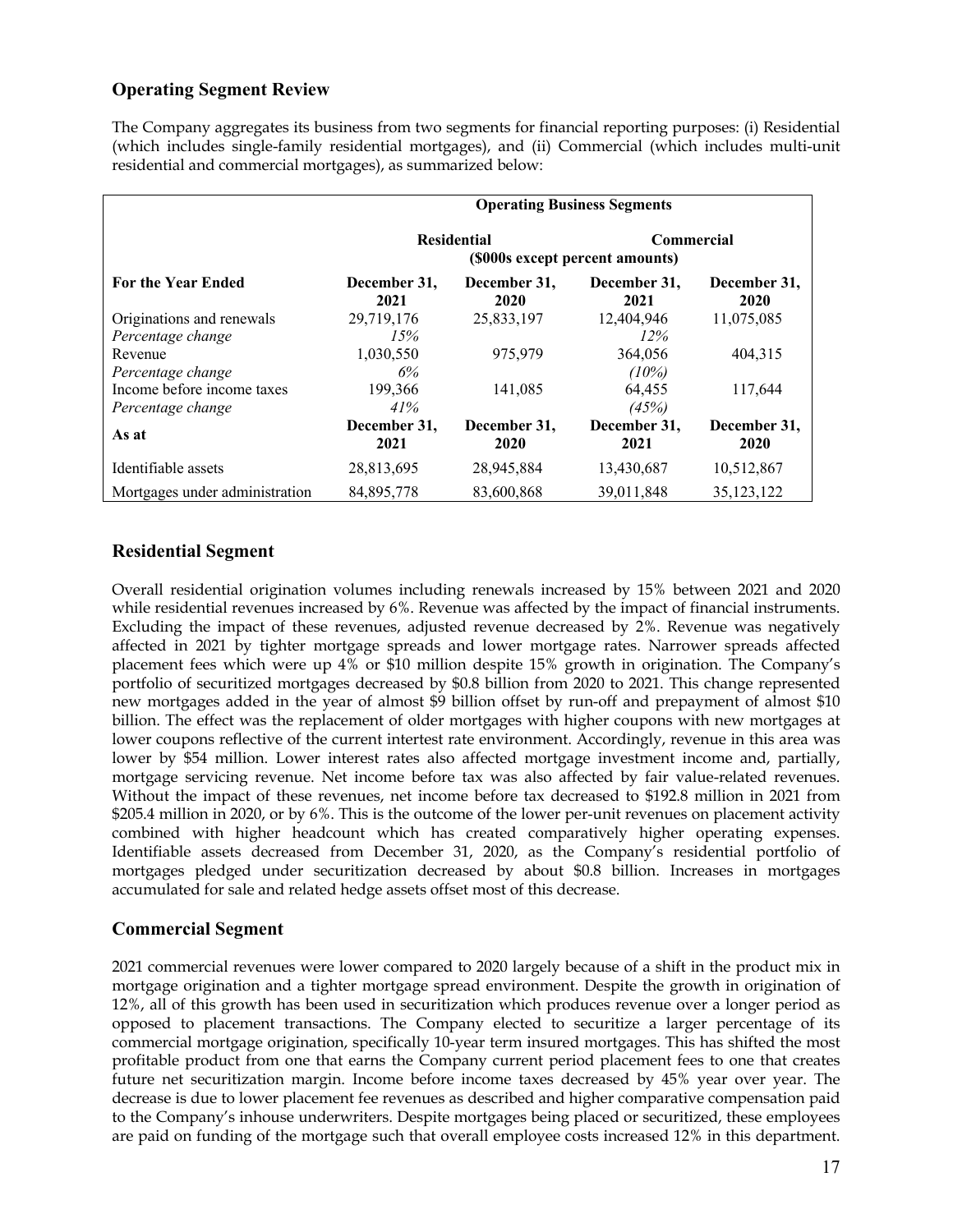Identifiable assets increased from those at December 31, 2020 as the Company increased securitized mortgages by about \$2.1 billion, mortgages accumulated for securitization by \$0.2 billion, and hedging related assets by \$0.6 billion.

## **Liquidity and Capital Resources**

The Company's fundamental liquidity strategy has been to invest in prime Canadian mortgages. Management's belief has always been that these mortgages are considered "AAA" by investors and should always be well bid and highly liquid. This strategy proved effective during the turmoil experienced in 2007 through 2009, and once again in the COVID-19 crisis, when capital markets were disrupted and the demand for high-quality assets increased. As the Company's results in those years demonstrated, First National was able to attract investors to purchase its mortgage origination at profitable margins. Originating prime mortgages also allows the Company to securitize in the capital markets; however, this activity requires significant cash resources to purchase and hold mortgages prior to arranging for term debt through the securitization markets. For this purpose, the Company uses the combination of unsecured notes and the Company's revolving bank credit facility. This aggregate indebtedness is typically used to fund: (1) mortgages accumulated for sale or securitization, (2) the origination costs associated with securitization, and (3) mortgage and loan investments. The Company has a credit facility with a syndicate of financial institutions for total credit of \$1.5 billion. This facility was extended in June 2021 for a five-year term maturing in March 2026. At December 31, 2021, the Company had entered into repurchase transactions with financial institutions to borrow \$1.8 billion related to \$1.8 billion of mortgages held in "mortgages accumulated for sale or securitization" on the balance sheet.

At December 31, 2021, outstanding bank indebtedness was \$965.4 million (December 31, 2020 – \$682.8 million). Together with the unsecured notes of \$399 million (December 31, 2020 – \$399 million), this "combined debt" was used to fund \$951.3 million (December 31, 2020 – \$805.7 million) of mortgages accumulated for sale or securitization. At December 31, 2021, the Company's other interest-yielding assets included: (1) deferred placement fees receivable of \$64.4 million (December 31, 2020 – \$62.5 million) and (2) mortgage and loan investments of \$192.3 million (December 31, 2020 – \$213.3 million). The difference between "combined debt" and the mortgages accumulated for sale or securitization funded by it, which the Company considers a proxy for true leverage, increased between December 31, 2020, and December 31, 2021, and now stands at \$413.0 million (December 31, 2020 – \$275.8 million). This represents a debt-to-equity ratio of approximately 0.72:1. This ratio is higher than the ratio of 0.48:1 at December 31, 2020. In general, the increase was the result of investing \$157 million in investments in mortgages pledged for securitization, largely to support its Alt-A securitization program. The Company believes the ratio is appropriate given the nature of the assets which the debt is funding.

Since being approved as an issuer of NHA-MBS, the Company has funded the difference between the mortgages it uses to create NHA-MBS and the debt obligations it assumes upon issuance. In recent years, this requirement has generally been limited to mortgages in arrears where First National does not receive payments from the borrower but is obliged to pay the interest and amortizing principal on the NHA-MBS debt. However, due to 2020 related national unemployment pursuant to the COVID-19 pandemic, this funding requirement increased as borrowers requested mortgage payment deferrals. In such situations, the Company determined to grant mortgage payment deferrals. Qualifying borrowers received three months of payment deferral. In cases of extended hardship, the Company provided a second three-month deferral after the initial deferral period ended. During this deferral period, a portion of such mortgages ceased to amortize and interest otherwise payable was capitalized to the principal of the mortgage. The three mortgage default insurers approved these steps, permitting the deferrals to occur without any impact on subsequent claims under the mortgage insurance policies. In turn, First National has been required to make "timely payments" on the NHA-MBS securities. This means that despite not receiving payments from borrowers on the mortgages that support the NHA-MBS, the Company has been required to pay the interest and amortizing principal on the debt. In effect, the Company de-leveraged its balance sheet by paying off the debt while the related mortgages did not as amortize as quickly. At December 31, 2021, the Company estimates that it had reduced its NHA MBS debt by approximately \$46 million (December 31, 2020 - \$64 million) because of the impact of deferred payments. This has been funded by the Company's available cash resources.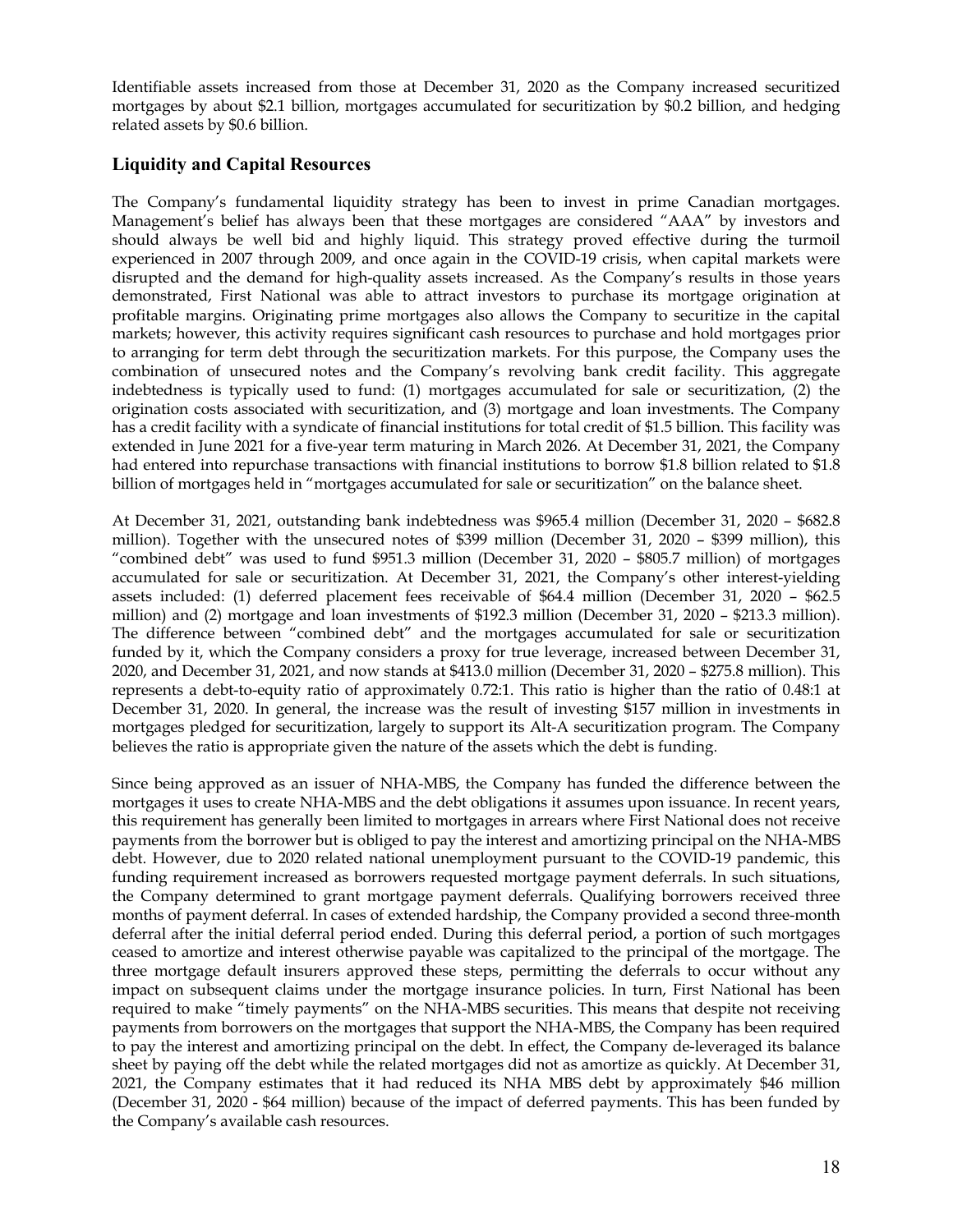The Company funds a portion of its mortgage originations for institutional placement on the same day as the advance of the related mortgage. The remaining originations are funded by the Company on behalf of institutional investors or pending securitization by the Company. On specified days, the Company aggregates all mortgages warehoused to date for an institutional investor and transacts a settlement with that institutional investor. A similar process occurs prior to arranging for funding through securitization. The Company uses a portion of the committed credit facility with the banking syndicate to fund the mortgages during this warehouse period. The credit facility is designed to be able to fund the highest balance of warehoused mortgages in a month and is normally only partially drawn.

The Company also invests in short-term mortgages, usually for six- to 18-month terms, to bridge existing borrowers in the interim period before long-term financing. The banking syndicate has provided credit facilities to partially fund these investments. As these investments return cash, it will be used to pay down this bank indebtedness. The syndicate has also provided credit to finance a portion of the Company's deferred placement fees receivable and the origination costs associated with securitization, as well as other miscellaneous longer-term financing needs.

A portion of the Company's capital has been employed to support its ABCP and NHA-MBS programs, primarily to provide credit enhancements as required by rating agencies. The most significant portion of cash collateral is the investment made on behalf of the Company's ABCP programs. As at December 31, 2021, the investment in cash collateral was \$105.1 million (December 31, 2020 – \$88.2 million).

The Company's Board of Directors has elected to pay dividends, when declared, on a monthly basis on the outstanding common shares and on a quarterly basis on the outstanding preference shares. For purposes of the enhanced dividend tax credit rules contained in the *Income Tax Act* (Canada) and any corresponding provincial and territorial tax legislation, all dividends (and deemed dividends) paid by the Company to Canadian residents on both common and preference shares after June 30, 2010, are designated as "eligible dividends". Unless stated otherwise, all dividends (and deemed dividends) paid by the Company hereafter are designated as "eligible dividends" for the purposes of such rules.

# **Financial Instruments and Risk Management**

Commencing January 1, 2018, the Company has recorded mortgages accumulated for sale and mortgage and loan investments as financial assets measured at "fair value through profit or loss" such that changes in market value are recorded in the consolidated statement of income. The mortgages accumulated for sale are held for very short periods, and any change in value due to changing interest rates is the obligation of the ultimate institutional investor. Accordingly, the Company believes there will be little, if any, effect on its income related to the change in fair value of these mortgages. The majority of mortgages in mortgage and loan investments are uninsured commercial segment bridge loans. These are primarily floating rate loans that have mortgage terms of 18 months or less. As the mortgages do not conform to conventional mortgage lending, there are few active quoted markets available to determine the fair value of these assets. The Company estimates fair value based upon: benchmark interest rates, credit spreads for similar products, creditworthiness and status of the borrower, valuation of the underlying real property, payment history, and other conditions specific to the rationale for the loan. Any favourable or unfavourable amounts will be recorded in the statement of income each quarter.

The Company believes its hedging policies are suitably designed such that the interest rate risk of holding mortgages prior to securitization is mitigated. Prior to 2018, the Company did not attempt to adopt hedge accounting; however, with the introduction of IFRS 9 on January 1, 2018, the Company began designating hedging relationships such that the results of any effective hedging will not affect the Company's statement of income. See previous discussion in this MD&A under "Realized and Unrealized Gains (Losses) on Financial Instruments". As at December 31, 2021, the Company had \$1.4 billion of notional forward bond positions related to its single-family programs. For multi-unit residential and commercial mortgages, the Company assumes all mortgages committed will fund, and hedges each mortgage individually. This includes mortgages committed for the CMB program as well as mortgages to be sold to the Company's other securitization vehicles. As at December 31, 2021, the Company had entered into \$1.1 billion of notional value forward bond sales for this segment. The Company is also a party to three interest rate swaps that economically hedge the interest rate exposure related to certain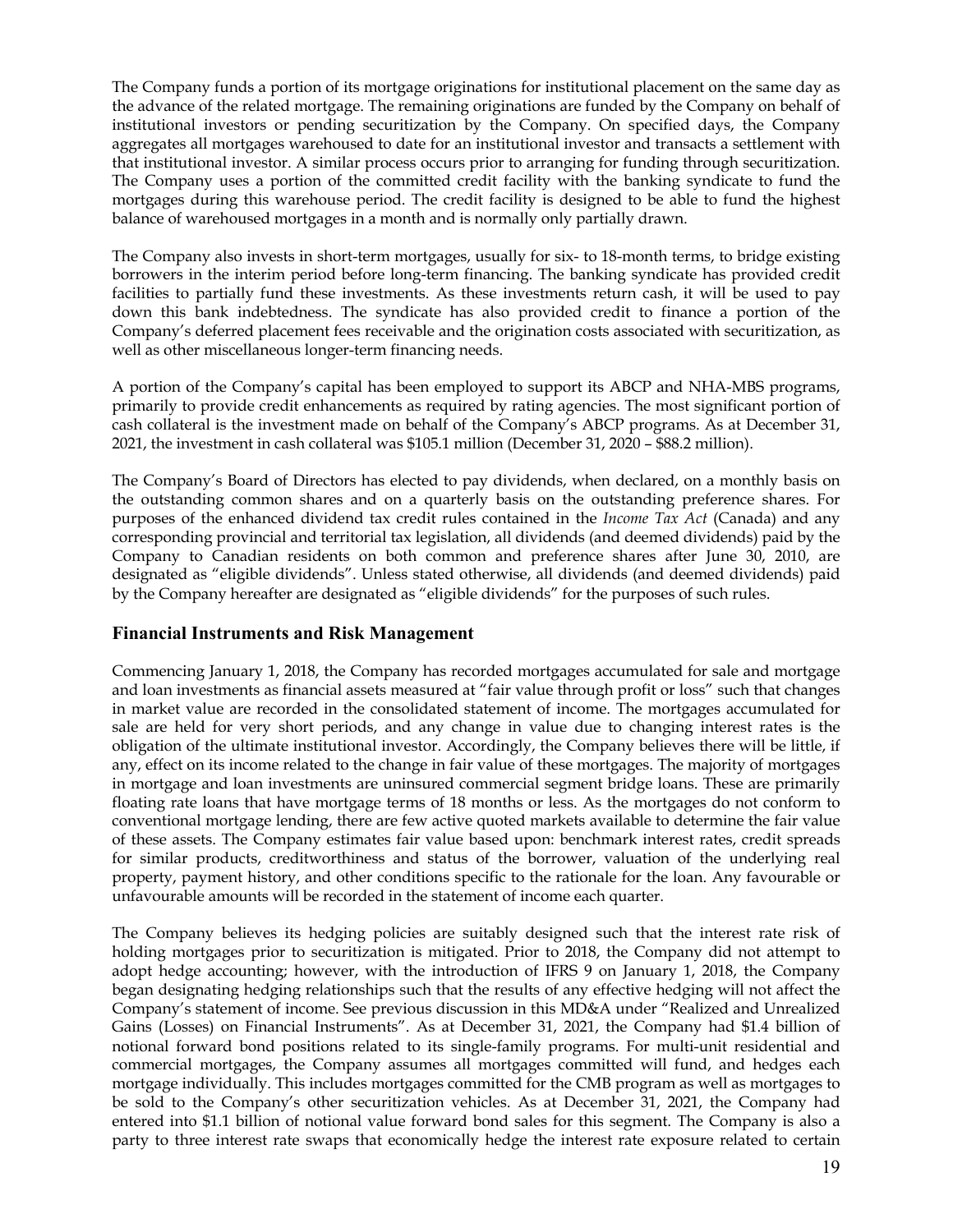CMB transactions in which the Company has replacement obligations. As at December 31, 2021, the aggregate notional value of these swaps, maturing between December 2023 and September 2026, was \$195 million. During 2021, the value of these swaps decreased by \$8.9 million.

As described above, the Company employs various strategies to reduce interest rate risk. In the normal course of business, the Company also takes on credit spread risk. This is the risk that the credit spread at which a mortgage is originated changes between the date of commitment of that mortgage and the ultimate date of placement or securitization. If credit spreads widen during this holding period, this is unfavourable for the Company. It means that the Company cannot fund the mortgages originated with a funding source as effectively as originally intended. Despite entering into effective interest rate hedges, the Company's exposure to credit spreads will remain. This risk is inherent in the Company's business model and the Company believes it cannot be economically hedged. As at December 31, 2021, the Company had various exposures to changing credit spreads. In particular, in mortgages accumulated for sale or securitization, there were approximately \$2.7 billion of mortgages that were susceptible to some degree of changing credit spreads.

# **Capital Expenditures**

A significant portion of First National's business model is the origination and placement or securitization of financial assets. Generally, placement activities do not require any capital investment. Securitization transactions may require the investment of significant amounts of the Company's own capital. This capital is provided in the form of cash collateral, credit enhancements, and the upfront funding of broker fees and other origination costs. These are described more fully in the "Liquidity and Capital Resources" section above. The business requires capital expenditures on technology (both software and hardware), leasehold improvements, and office furniture. During the year ended December 31, 2021, the Company purchased new computer equipment and software and made leasehold improvements. In the long term, the Company expects capital expenditures on fixed assets will be approximately \$10 million annually. 2021 expenditures were much higher at \$32 million as the Toronto office moved to its new premises and invested in new leasehold improvements.

## **Summary of Contractual Obligations**

The Company's long-term obligations include leases of premises with terms up to 15 years for its offices across Canada, and its obligations for the ongoing servicing of mortgages sold to securitization conduits and mortgages related to purchased servicing rights. The Company sells its mortgages to securitization conduits on a fully serviced basis and is responsible for the collection of the principal and interest payments on behalf of the conduits, including the management and collection of mortgages in arrears.

|                   |              | <b>Payments Due by Period</b> |                             |           |               |  |  |  |
|-------------------|--------------|-------------------------------|-----------------------------|-----------|---------------|--|--|--|
|                   | <u>Total</u> | 0-1 Years                     | 1-3 Years<br>$($ \$000s $)$ | 4-5 Years | After 5 Years |  |  |  |
| Lease Obligations | 134.426      | 10.339                        | 18.966                      | 17.639    | 87,482        |  |  |  |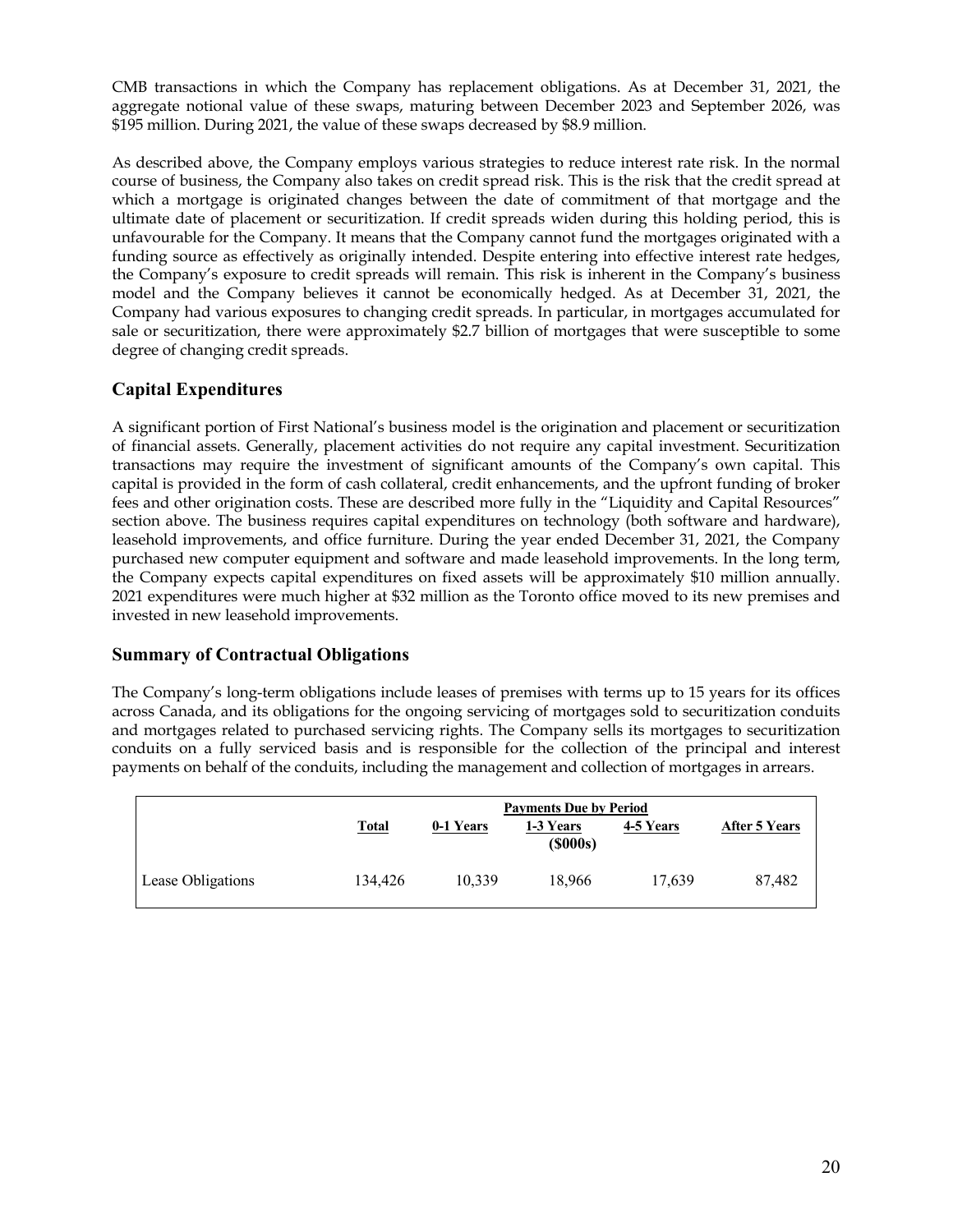## **Critical Accounting Policies and Estimates**

The Company prepares its financial statements in accordance with IFRS, which requires management to make estimates, judgments and assumptions that management believes are reasonable based upon the information available. These estimates, judgments and assumptions affect the reported amounts of assets and liabilities and disclosure of contingent assets and liabilities at the date of the financial statements, and the reported amounts of revenue and expenses during the reporting period. Management bases its estimates on historical experience and other assumptions that it believes to be reasonable under the circumstances. Management also evaluates its estimates on an ongoing basis. The significant accounting policies of First National are described in Note 2 to the Company's annual consolidated financial statements as at December 31, 2021. The policies that First National believes are the most critical to aid in fully understanding and evaluating its reported financial results include the determination of the gains on deferred placement fees and the impact of fair value accounting on financial instruments.

The Company uses estimates in valuing its gain or loss on the sale of its mortgages placed with institutions earning a deferred placement fee. Under IFRS, valuing a gain on deferred placement fees requires the use of estimates to determine the fair value of the retained interest in the mortgages. These retained interests are reflected on the Company's balance sheet as deferred placement fees receivable. The key assumptions used in the valuation of gains on deferred placement fees are prepayment rates and the discount rate used to present value future expected cash flows. The annual rate of unscheduled principal payments is determined by reviewing portfolio prepayment experience on a monthly basis. The Company assumes there is virtually no prepayment on multi-unit residential fixed-rate mortgages.

On a quarterly basis, the Company reviews the estimates used to ensure their appropriateness and monitors the performance statistics of the relevant mortgage portfolios to adjust and improve these estimates. The estimates used reflect the expected performance of the mortgage portfolio over the lives of the mortgages. The method of determining the assumptions underlying the estimates used for the year ended December 31, 2021, are consistent with those used for the year ended December 31, 2020 and the quarters ended September 30, June 30 and March 31, 2021.

Effective January 1, 2018, the Company elected to treat certain of its financial assets and liabilities, including mortgages accumulated for sale, mortgage and loan investments and bonds sold short, at fair value through profit or loss. Essentially, this policy requires the Company to record changes in the fair value of these instruments in the current period's earnings. A portion of the bonds sold short are designated as an effective hedge, and accordingly, a portion of the change in the short bonds' fair value may be recorded in Other Comprehensive Income or deferred against hedge assets. This accounting has reduced the volatility in earnings as changes in the value on short bonds have been matched to the recognition of the change in value of the hedged mortgages. The Company's assets and liabilities are such that the Company must use valuation techniques based on assumptions that are not fully supported by observable market prices or rates in most cases. Much like the valuation of deferred placement fees receivable described above, the Company's method of determining the fair value of the assets listed above are subject to Company estimates. The most significant would be implicit in the valuation of mortgage and loan investments. These are generally non-homogeneous mortgages where it is difficult to find independent valuation comparatives. The Company uses information in its underwriting files, regional real estate information and other internal measures to determine the fair value of these assets.

As a mortgage lender, the Company invests in uninsured mortgages. When it funds these mortgages through securitization debt, it continues to be liable for any credit losses. The key inputs in the measurement of any expected credit loss ("ECL") include probability of default, loss given default and forecast of future economic conditions, which involves significant judgment. Upon application of IFRS 9 with respect to impairment, there has been no impact on the Company's earnings. Because of the high proportion of government-insured mortgages in its securitized portfolio and the low historical loss rates on the uninsured mortgages on which the Company lends, no significant amount of credit losses were recorded in 2021.

## **Disclosure Controls and Internal Controls over Financial Reporting**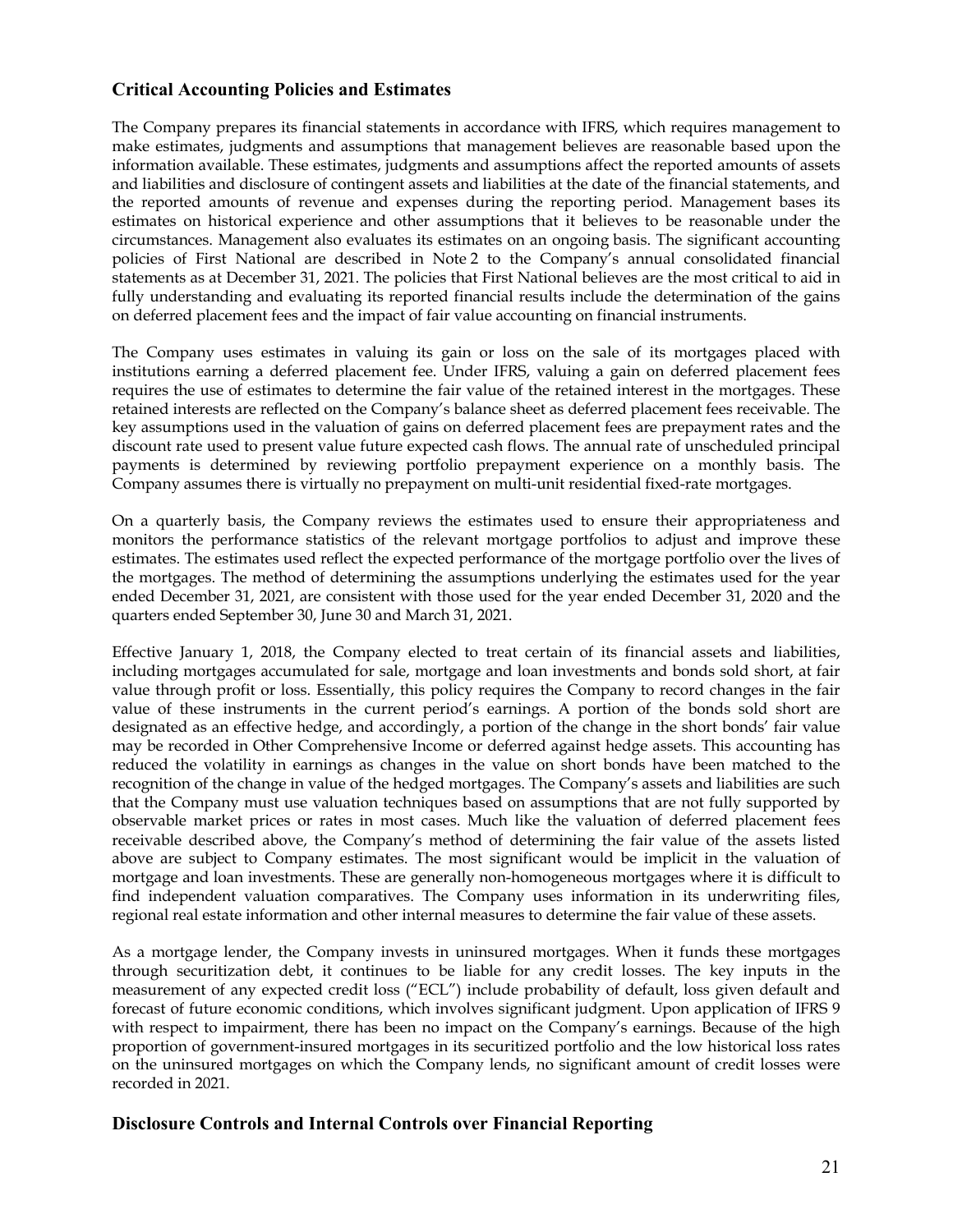The Company's disclosure controls and procedures are designed to provide reasonable assurance that information required to be disclosed by the Company in reports filed under Canadian securities laws is recorded, processed, summarized and reported within the time periods specified under those laws, and include controls and procedures that are designed to ensure that information is accumulated and communicated to management, including the Chief Executive Officer and Chief Financial Officer, to allow timely decisions regarding required disclosure.

As of December 31, 2021, management evaluated, under the supervision of and with the participation of the Chief Executive Officer and Chief Financial Officer, the effectiveness of the Company's disclosure controls and procedures. Based on this evaluation, management concluded that the Company's disclosure controls and procedures, as defined by National Instrument 52-109, Certification of Disclosure in Issuers' Annual and Interim Filings, were effective as of December 31, 2021.

Management is responsible for establishing and maintaining adequate internal control over financial reporting. Internal control over financial reporting is designed to provide reasonable assurance regarding the reliability of financial reporting and the preparation of financial statements for external purposes in accordance with reporting standards; however, because of its inherent limitations, internal control over financial reporting may not prevent or detect misstatements on a timely basis.

Management evaluated, under the supervision of and with the participation of the Chief Executive Officer and Chief Financial Officer, the effectiveness of the Company's internal control over financial reporting based on the criteria set forth in Internal Control – Integrated Framework (2013) issued by the Committee of Sponsoring Organizations of the Treadway Commission ("COSO") and, based on that evaluation, concluded that the Company's internal control over financial reporting was effective as of December 31, 2021, and that no material weaknesses have been identified in the Company's internal control over financial reporting as of December 31, 2021. No changes were made in the Company's internal controls over financial reporting during the year ended December 31, 2021, that have materially affected, or are reasonably likely to materially affect, the Company's internal controls over financial reporting.

# **ESG**

The Company issued its initial Public Accountability Statement in the fall of 2021. This report explores First National's approach to sustainability and provides environmental, social and governance disclosure that has been reviewed and approved by our Board of Directors. It complements our Management Information Circular, Annual Information Form, Management Discussion and Analysis and Annual Report, all of which offer more information about the financial position, priorities, responsibilities and commitments of the consolidated operations of First National.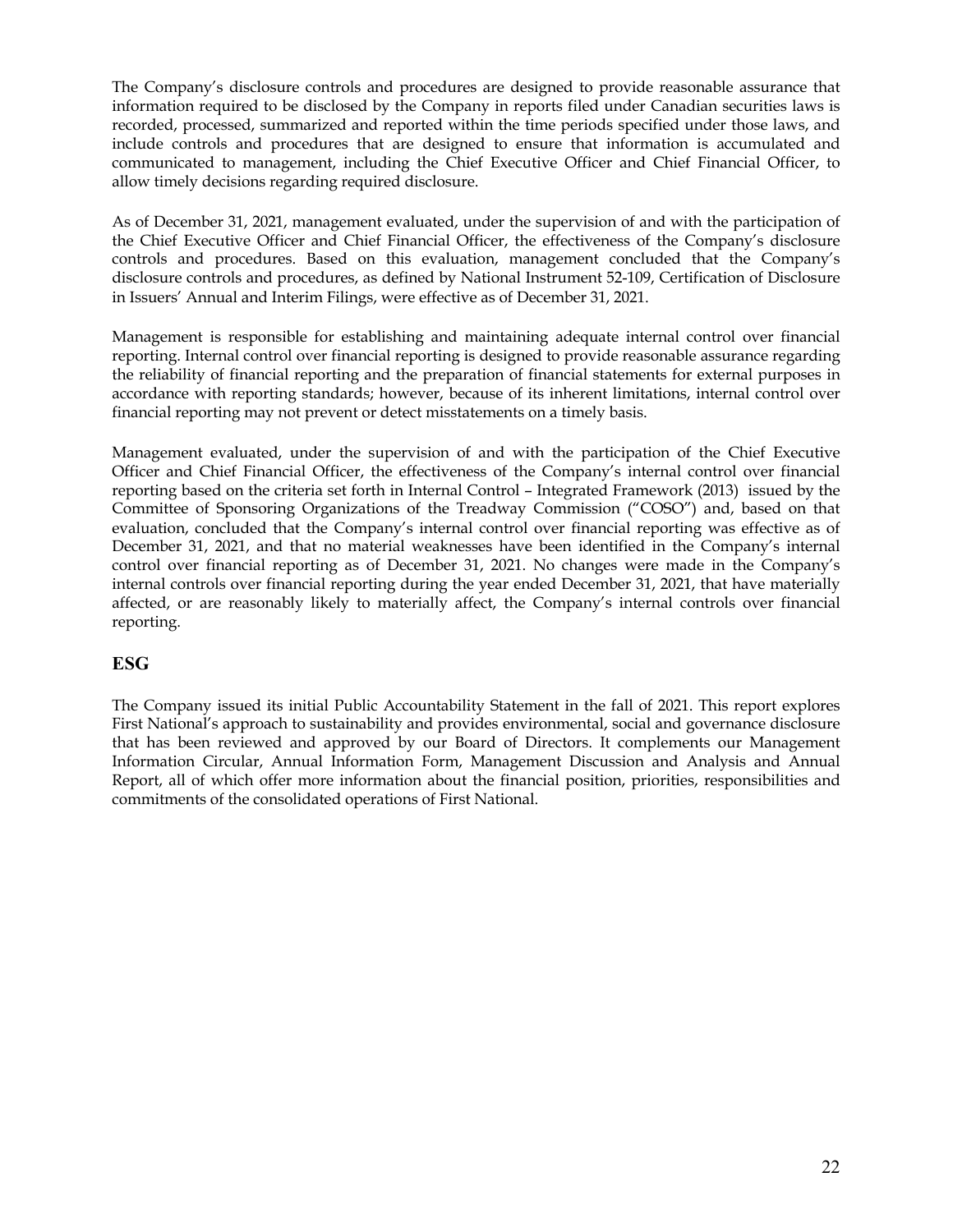#### **Risks and Uncertainties Affecting the Business**

The business, financial condition and results of operations of the Company are subject to a number of risks and uncertainties and are affected by a number of factors outside the control of management of the Company. In addition to the risks addressed elsewhere in this discussion and the financial statements, these risks include: ability to sustain performance and growth, reliance on sources of funding, concentration of institutional investors including third-party servicing customers, reliance on independent mortgage brokers, changes in interest rates, repurchase obligations and breach of representations and warranties on mortgage sales, risk of servicer termination including the impact of trigger events on cash collateral and retained interests, reliance on multi-unit residential and commercial mortgages, general economic conditions, legislation and government regulation (including regulations imposed by the Department of Finance and CMHC and the policies set by and for mortgage default insurance companies), potential for losses on uninsured mortgages, competition, reliance on mortgage insurers, reliance on key personnel and the ability to attract and retain employees and executives, conduct and compensation of independent mortgage brokers, failure or unavailability of computer and data processing systems and software, insufficient insurance coverage, change in or loss of ratings, impact of natural disasters and other events, unfavourable litigation, and environmental liability. In addition, there are risks associated with the structure of the Company, including: those related to the dependence on FNFLP, leverage and restrictive covenants, dividends that are not guaranteed and could fluctuate with the Company's performance, restrictions on potential growth, the market price of the Company's shares, statutory remedies, control of the Company, and contractual restrictions. The Company is subject to Canadian federal and provincial income and commodity tax laws and pays such taxes as it determines are compliant with such legislation. Among the risks of all potential tax matters, there is a risk that tax legislation changes are detrimental to the Company or that Canadian tax authorities interpret tax legislation differently than the Company's filing positions. Risk and risk exposure are managed through a combination of insurance, a system of internal controls and sound operating practices. The Company's key business model is to originate primarily prime mortgages and find funding through various channels to earn ongoing servicing or spread income. For the single-family residential segment, the Company relies on independent mortgage brokers for origination and several large institutional investors for sources of funding. These relationships are critical to the Company's success. In October 2019, the sale transaction involving an institution for which the Company administers a large portfolio of third-party originated mortgages was completed. The new owners of the institution may decide not to renew the existing contract with First National or to exercise termination clauses within the agreement. In the event of non-renewal or termination, the Company's MUA will decrease. For a more complete discussion of the risks affecting the Company, reference should be made to the Company's Annual Information Form.

It became clear to the Company in mid-March 2020 that COVID-19 was highly contagious, and the Company executed its business continuity plan. In this case, the plan called for a "working from home" contingency. Within the first month, most of the Company's staff across the country transitioned to working from home. The Company is prepared for a hybrid return to office in 2022 subject to health guidelines but as of the date of this MD&A, the contingency plan remains in effect. The COVID-19 crisis has been the cause of unemployment across the country and widespread economic hardship. During the duration of this crisis, the probability of the risks listed above having a negative impact on the Company has increased. Related losses could be material.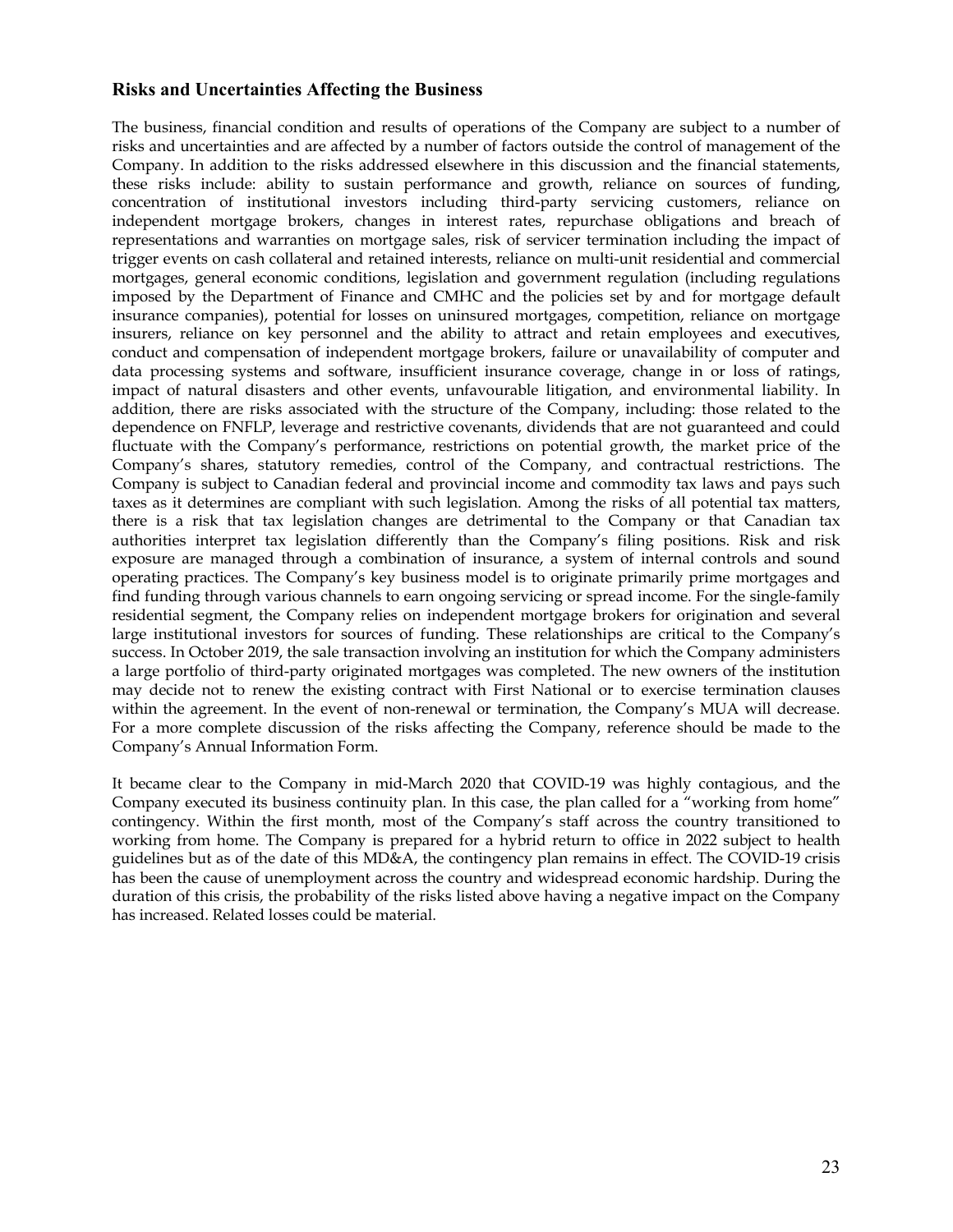## **Forward-Looking Information**

Forward-looking information is included in this MD&A. In some cases, forward-looking information can be identified by the use of terms such as "may", "will", ""should", "expect", "plan", "anticipate", "believe", "intend", "estimate", "predict", "potential", "continue" or other similar expressions concerning matters that are not historical facts. Forward-looking information may relate to management's future outlook and anticipated events or results, and may include statements or information regarding the future financial position, business strategy and strategic goals, product development activities, projected costs and capital expenditures, financial results, risk management strategies, hedging activities, geographic expansion, licensing plans, taxes and other plans and objectives of or involving the Company. Particularly, information regarding growth objectives, any increase in mortgages under administration, future use of securitization vehicles, industry trends and future revenues is forward-looking information. Forward-looking information is based on certain factors and assumptions regarding, among other things, interest rate changes and responses to such changes, the demand for institutionally placed and securitized mortgages, the status of the applicable regulatory regime, and the use of mortgage brokers for single-family residential mortgages. This forward-looking information should not be read as providing guarantees of future performance or results, and will not necessarily be an accurate indication of whether or not, or the times by which, those results will be achieved. While management considers these assumptions to be reasonable based on information currently available to it, they may prove to be incorrect. Forward-looking information is subject to certain factors, including risks and uncertainties, which could cause actual results to differ materially from what management currently expects. These factors include reliance on sources of funding, concentration of institutional investors, reliance on independent mortgage brokers, and changes in interest rates as outlined in the "Risk and Uncertainties Affecting the Business" section. In evaluating this information, the reader should specifically consider various factors, including the risks outlined in the "Risk and Uncertainties Affecting the Business" section, that may cause actual events or results to differ materially from any forward-looking information. The forward-looking information contained in this discussion represents management's expectations as of March 1, 2022, and is subject to change after such date. However, management and the Company disclaim any intention or obligation to update or revise any forward-looking information, whether as a result of new information, future events or otherwise, except as required under applicable securities regulations.